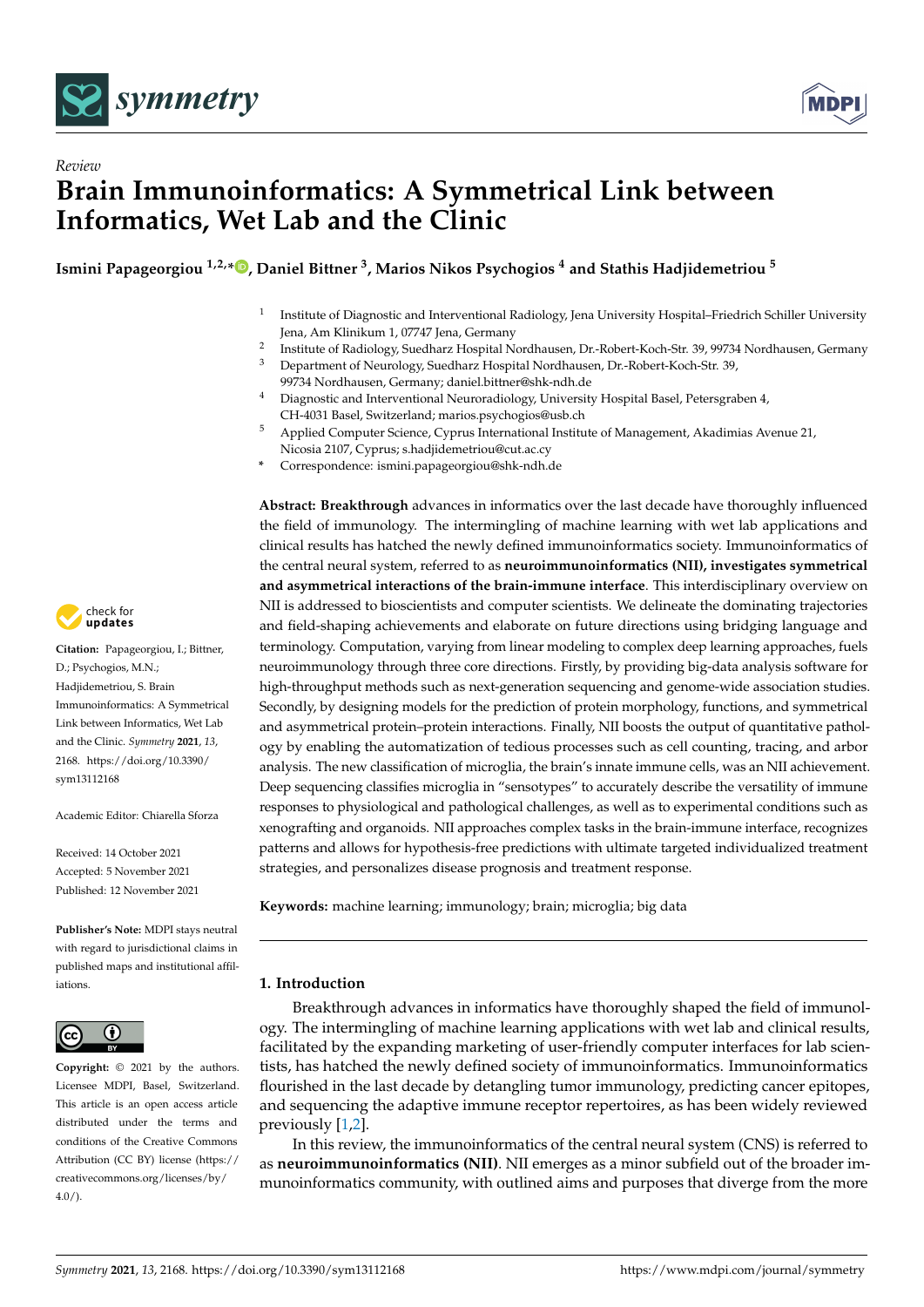established **neuroinformatics** field. In the latter, computational advances, including deep learning, engage in explaining, imitating, or predicting the output of neuronal networks towards the probability "to spike or not-to-spike" in symmetrical models, usually without encountering the role of parallel existing, asymmetrically intermingling cellular structures: the glial cells [\[3\]](#page-12-2). NII aims to bridge this gap by determining immunological tissue states using molecular and morphological information and associating immunology with physiological processes, developmental stages, and disease pathogenesis. The contribution of NII in exploring the brain-immune interface contributes to designing individualized treatment strategies, thus personalizing disease prognosis and treatment response.

One individuality of NII compared to classical immunoinformatics is the multifaceted, asymmetrical, and diverse profile of the CNS immune system. Microglial cells (MG), the main orchestrators of the innate immunity behind the blood-brain barrier, are dual receptors of both immunological signals and neuronal activity. This duality as immune and homeostatic cells perplexes the MG responses to diseases and expands the field of NII far beyond conventional immunological questions to embrace (patho-)genetic models of development, aging, degeneration, and synaptic transmission [\[4\]](#page-12-3). Another challenge confronting NII is the existence of the "blood-brain barrier", optimally formulated as the "blood-brain selective communication". An essential pharmacokinetic component in NII modeling is a complex epithelial barrier that modifies MG-lymphocyte communication, antigen presentation, cytokine diffusion kinetics, and surface receptor expression in a disease-selective manner.

The aim of this review is to provide a balanced interdisciplinary overview of informatic approaches in the current NII research, its dominating trajectories, field-shaping achievements, and future directions. Computation, varying from statistical modeling to advanced deep learning approaches, fuels neuroimmunology through three core directions: (i) providing analysis software for high-throughput methods and big-data; (ii) designing deep learning models for automated analysis and prediction of symmetrical and asymmetrical protein morphology, functions, interactions and molecular mechanisms, and downstream pathways; and (iii) inspiring visualization tools of high-dimensional data that inspire associations and reveal higher-order symmetries of the brain function. Another non-amenable contribution of informatics with a crucial impact on globalization or research is the organization of public repositories and analysis platforms, which broaden the availability of multivendor data and rare material. Some indicative neuroimmunological databases are listed in this review (Table [1\)](#page-2-0), and plenty of others can be retrieved from the cited literature. Interdisciplinary readability is supported by a glossary (Table [2\)](#page-3-0).

**Table 1.** Public repositories in the neuroimmunological research.

| <b>Database</b>                                | <b>URL</b>                                                                | Content                                                                       |  |  |
|------------------------------------------------|---------------------------------------------------------------------------|-------------------------------------------------------------------------------|--|--|
| Sequencing                                     |                                                                           |                                                                               |  |  |
| Glial heterogeneity                            | www.glia-network.de/index.php/databases.html<br>(accessed on 1 July 2021) | RNA-seq databases of glial cells                                              |  |  |
| BrainRNAseq                                    | www.BrainRNAseq.org (accessed on 1 July 2021)                             | RNA-seq database of glial cells                                               |  |  |
| <b>ImMunoGeneTics</b>                          | www.imgt.org (accessed on 1 July 2021)                                    | sequence, genome, structure and<br>monoclonal antibodies database             |  |  |
| MSigDB, Molecular Signature<br><b>DataBase</b> | www.gsea-msigdb.org/gsea/msigdb (accessed on<br>1 July 2021)              | Gene Set Enrichment Analysis<br>database                                      |  |  |
| GTEx, Genotype<br>Tissue-Expression repository | www.gtexportal.org/home/ (accessed on 1 July 2021)                        | eOTL database                                                                 |  |  |
| ImmPort and ImmuneSpace                        | www.immuneprofiling.org (accessed on 1 July 2021)                         | cross-essay human immunological<br>data, including computational<br>interface |  |  |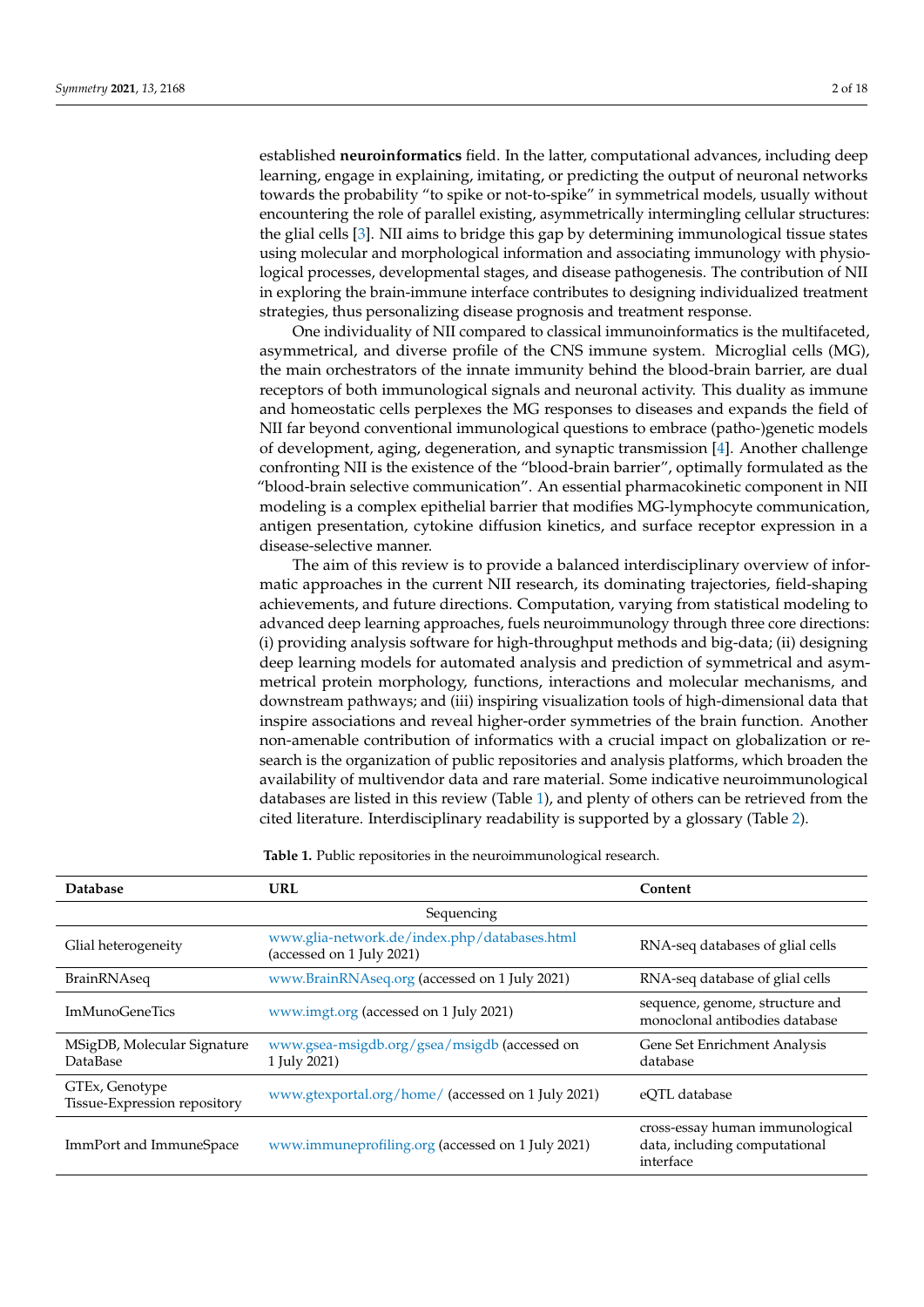<span id="page-2-0"></span>

| Database                                | <b>URL</b>                                                             | Content                                                                                                                                                                                      |  |
|-----------------------------------------|------------------------------------------------------------------------|----------------------------------------------------------------------------------------------------------------------------------------------------------------------------------------------|--|
| IEDB, Immune Epitope<br><b>DataBase</b> | www.iedb.org/ (accessed on 1 July 2021)                                | antibody and T cell epitopes<br>studied in humans, non-human<br>primates, and other animal species<br>in the context of infectious disease,<br>allergy, autoimmunity, and<br>transplantation |  |
| <b>ImmGen</b>                           | www.immgen.org/ (accessed on 1 July 2021)                              | microarray dissection of gene<br>expression and its regulation in the<br>immune system of the mouse                                                                                          |  |
| <b>InnateDB</b>                         | www.innatedb.com/ (accessed on 1 July 2021)                            | genes, proteins,<br>experimentally-verified interactions,<br>and signaling pathways involved in<br>the innate immune response of<br>humans, mice, and bovines to<br>microbial infection      |  |
| Morphology                              |                                                                        |                                                                                                                                                                                              |  |
| Neuromorph                              | www.neuromorpho.org (accessed on 1 July 2021)                          | morphology, tracing reconstructions<br>of neurons, astroglia, and microglia                                                                                                                  |  |
| FARSight                                | farsight-toolkit.ee.uh.edu/wiki/Main_Page (accessed on<br>1 July 2021) | Toolkit for Python, cell arborization<br>visualization, analysis, and<br>quantitation applying unsupervised<br>clustering                                                                    |  |
| FindMyCells                             | www.findmycells.org/index.html (accessed on<br>1 July 2021)            | Deep learning tool for single-cell<br>detection                                                                                                                                              |  |

| Table 2. Glossary.                                                        |                                                                                                                                                                                                                                                                                  |  |
|---------------------------------------------------------------------------|----------------------------------------------------------------------------------------------------------------------------------------------------------------------------------------------------------------------------------------------------------------------------------|--|
| Assay for Transposase-Accessible Chromatin Using<br>Sequencing (ATAC-Seq) | Method for Determining Chromatin Accessibility Across the Genome by<br>Sequencing Regions of Open Chromatin                                                                                                                                                                      |  |
| Automated Segmentation Algorithm (ASA) Stereology                         | Stereology with an integrated automated segmentation algorithm for cell<br>recognition                                                                                                                                                                                           |  |
| Blood-brain barrier                                                       | Anatomical and functional blood vessels "seal" that keeps harmful<br>substances from reaching the brain                                                                                                                                                                          |  |
| Chromatin Immunoprecipitation and DNAseq<br>(ChIPseq)                     | Chromatin Immunoprecipitation (ChIP) and next-generation sequencing<br>(ChIPseq) explores interactions between DNA, histones, and<br>transcription factors                                                                                                                       |  |
| Cytometry by Time of Flight (CyTOF)                                       | CyTOF is a hybrid method of mass spectrometry and flow cytometry,<br>based on isotope reporters                                                                                                                                                                                  |  |
| Epigenetics                                                               | Heritable changes in gene expression that take place without altering<br>DNA sequence or modifications of the chromatin environment                                                                                                                                              |  |
| Epigenome Wide Association studies (EWAS)                                 | An epigenome-wide association study (EWAS) is an examination of a<br>genome-wide set of quantifiable epigenetic marks, such as DNA<br>methylation, in different individuals to derive associations between<br>epigenetic variation and a particular identifiable phenotype/trait |  |
| Expression and methylation Quantitative Trait Loci<br>(eQTL, meQTL)       | Genomic loci that explain the variation in RNA expression                                                                                                                                                                                                                        |  |
| Genome-Wide Association Studies (GWAS)                                    | A genome-wide association study (GWAS) associates genetic variations<br>with diseases. The method involves a population-wide genome screening<br>and isolates genetic markers with possible disease predictive value                                                             |  |

# **Table 1.** *Cont.*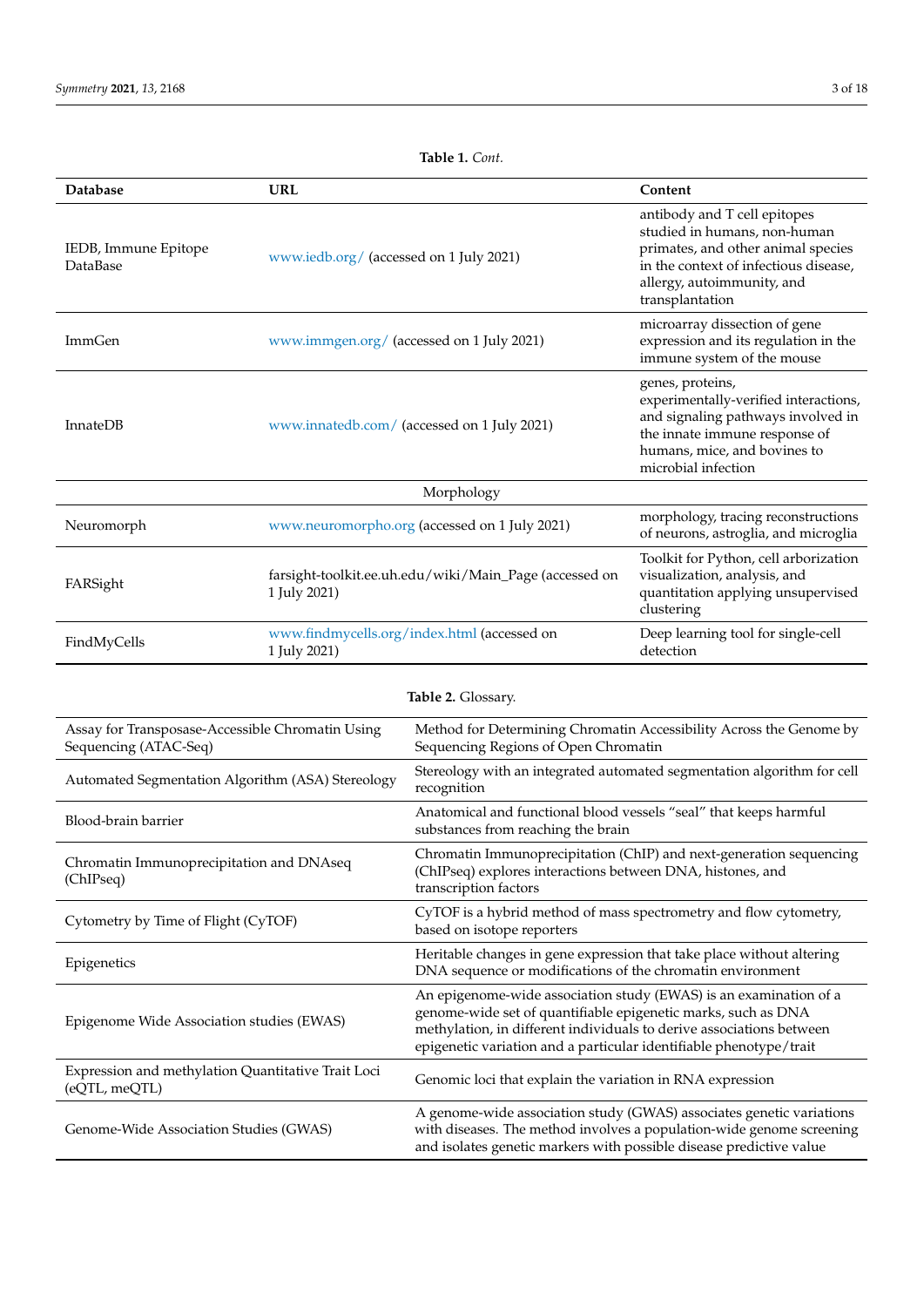<span id="page-3-0"></span>

|                                              | <b>Iddie 2.</b> Com.                                                                                                                                                                                                                                                                          |
|----------------------------------------------|-----------------------------------------------------------------------------------------------------------------------------------------------------------------------------------------------------------------------------------------------------------------------------------------------|
| Genome-Wide Transcriptional Profiling (GWTP) | Unbiased, hypothesis-free approach that associates genetic changes with<br>disparate states of the immune system to construct genotype-phenotype<br>associations                                                                                                                              |
| h-iPSC organoids                             | Organoids are in vitro cultured three-dimensional structures that<br>recapitulate key aspects of in vivo organs. They can be established from<br>pluripotent stem cells (PSC) and induced adult stem cells (iPSC). The<br>abbreviation "h-" speaks for the human PSC origin                   |
| Human Leukocyte Antigen (HLA) type           | HLA are proteins that are located on the surface of the white blood cells<br>and other tissues in the body. There are three general groups of HLA:<br>HLA-A, HLA-B, and HLA-DR                                                                                                                |
| Lacunarity and fractal dimension             | The fractal dimension represents the roughness (hence texture)<br>Lacunarity is a measure of gaps between (the fractal) objects                                                                                                                                                               |
| Lineage trajectories                         | Clonal lineage tracing of stem cells to define the outcome of<br>differentiation                                                                                                                                                                                                              |
| Microglial sensome                           | Proteomics, genomics, and epigenomics defining microglial reactive<br>states                                                                                                                                                                                                                  |
| Microglial sensotypes                        | Newly-introduced categorization of microglia based on the deep<br>sequencing profile (sensome) as a response to stimuli                                                                                                                                                                       |
| Micro-RNAs (miRNA)                           | A microRNA (abbreviated miRNA) is a small single-stranded non-coding<br>RNA molecule (containing about 22 nucleotides) found in plants,<br>animals, and some viruses that functions in RNA silencing and<br>post-transcriptional regulation of gene expression                                |
| Neuroimmunoinformatics                       | Immunoinformatics of the central neural system                                                                                                                                                                                                                                                |
| Neuroinformatics                             | Neuroinformatics is the field that combines informatics and neuroscience.<br>Neuroinformatics is related to neuroscience data and information<br>processing by artificial neural networks                                                                                                     |
| Probabilistic causal network models          | More popular with the name "Bayesian networks", probabilistic causal<br>networks provide a mathematical model for inferring causal relationships<br>among molecular and higher-order phenotypes. Bayesian networks<br>represent the most popular subcategory of probabilistic causal networks |
| PU.1                                         | Transcription factor that activates gene expression during myeloid and<br>B-lymphocyte development                                                                                                                                                                                            |
| SALL1                                        | Transcriptional regulator encoding gene allocated in microglia                                                                                                                                                                                                                                |
| Signature gene libraries                     | Cell type-specific gene clusters                                                                                                                                                                                                                                                              |
| Single-cell profile deconvolution            | Predict cell-specific profiles from large cell populations using machine<br>learning and signature gene libraries                                                                                                                                                                             |
| T-helper cell                                | Helper T cell, also called the CD4+ cell, T helper cell, or helper T<br>lymphocyte, a type of white blood cell and key mediator of the immune<br>function                                                                                                                                     |
| Ventral and dorsal h-iPSC organoids          | Organoids deriving from ventral and dorsal neurotube stem cells                                                                                                                                                                                                                               |
| Xenografting                                 | Xenotransplantation or heterologous transplant, the transplantation of<br>living cells, tissues or organs from one species to another.                                                                                                                                                        |

# **2. Literature Search and Field Definition**

Broad literature research in NII was conducted in PubMed using the following MeSH terms and modulations in several possible combinations: deep learning, artificial intelligence, machine learning, informatics, transcriptome [AND] Immunology, microglia, antibod\*, complement, inflammation, immune cells, macrophages, lymphocytes [AND] brain, brain development, brain aging, epilepsy, brain tumor\*, brain degeneration, dementia.

**Table 2.** *Cont.*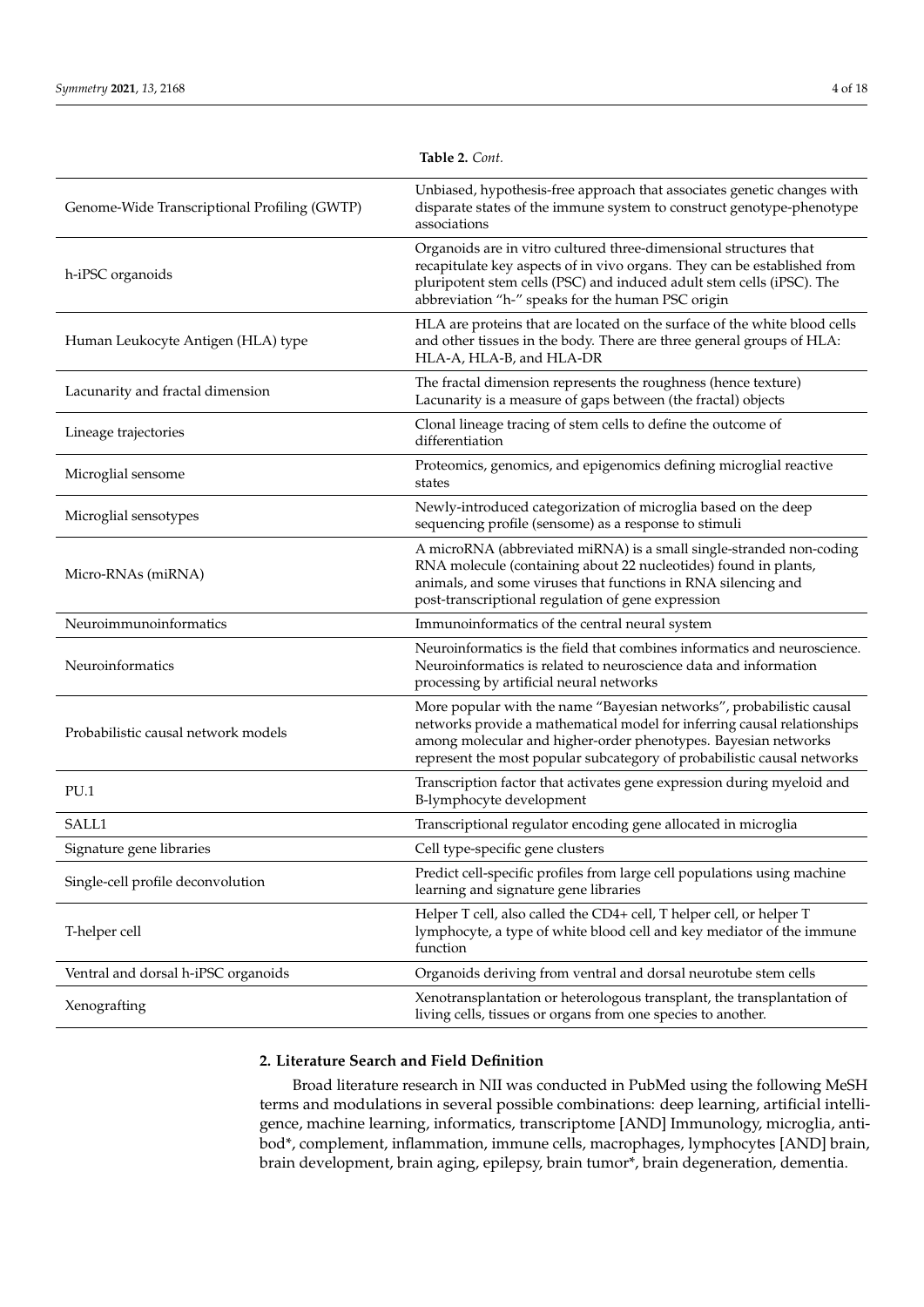From a wealth of literature, we selected the most representative and impactful publications. All MeSH hits were evaluated for scientific rigor, editorial quality, journal reputation, and indexing status in consensus. Meticulous work was granted to select:

- 1. Original publications and methods that contributed to breakthrough observations in the field (result-oriented selection approach), such as the TYROBP role in Alzheimer's disease;
- 2. Well-renowned public databases that set a new cornerstone for data science (datadriven approach);
- 3. Outstanding longitudinal works that reshaped the doctrines of neuroimmunology in the last decade, such as the innovative classification of microglial cell activation and the development of image reconstruction tools (longitudinal approach).

The broadness of this review required the inclusion of a wide range of data, varying from in vitro to in vivo and in silico, deriving primarily from rats, mice, and human beings. With particular references to public databases, neuroimmunoinformatics allows for maximizing the usage and amplifying the impact of rare data, such as human databases of rare diseases. Unless explicitly stated, the laboratory research is based on rodent models.

This review includes a selection of current breakthrough methods, such as the deep learning implementation in immunological research on **induced human Pluripotent Stem Cells (iPSC) organoids**.

## **3. Big Data-Omics in Neuroimmunoinformatics**

In the following sections, we summarize some machine-learning facilitated neuroimmunological achievements from the field of MG genomics. Detailed resources and technical details on available machine learning tools and platforms have been reviewed elsewhere [\[2,](#page-12-1)[4](#page-12-3)[–8\]](#page-13-0). This chapter is structured to illustrate genetic research in a top-down approach, from tissue-based to the single-cell or even subcellular level. A separate paragraph describes the influence of NII on epigenetics.

#### *3.1. Genome-Wide Studies*

**Genome-Wide Transcriptional Profiling (GWTP)** applies genome-wide transcriptomics to create hypothesis-free associations between genetic changes with disparate states of the immune system, hence constructing genotype-phenotype associations [\[6\]](#page-12-4). Although GWTP studies offer a precious substrate for data-driven research, the method is tissue-based and includes non-weighted information from various cell types. Machine learning powers the implementation of **signature gene libraries**, i.e., cell type-specific gene clusters, to infer single-cell profiles from GWTP tissue data, a process called "single-cell profile **deconvolution". Thus,** using machine learning, **deconvolution** studies predict cell-specific profiles from GWTP big-data [\[9](#page-13-1)[,10\]](#page-13-2). Some powerful deconvolution algorithms in immunoinformatics are CIBERSORT [\[11\]](#page-13-3), trained on microarray data of immunological databases such as the Immunological Genome Project (ImmGen) [\[12\]](#page-13-4), TIMER [\[13\]](#page-13-5), and MCP counter [\[14\]](#page-13-6), trained on RNA sequencing (**RNA-seq**) data. Both can predict immune cell populations in a tissue sample genome or transcriptome based on signature genes [\[1\]](#page-12-0). In recent original work, Elkjaer et al. used GWTP to describe lesion endophenotypes in the progressive type of multiple sclerosis. TGF $\beta$ -R2 was identified as a central hub, and deconvolution analysis revealed astrocytes as the cellular source of TGFβ-R2 in remyelinating lesions [\[15\]](#page-13-7). Deep sequencing and deconvolution studies showed an unexpected microglial transformation between normal white matter and active lesions. The marker CD26/DPP4 was expressed by microglia in the normal white matter and by mononuclear cells in active lesions, indicating that a unique subset of microglia transforms to mononuclear cells in the context of active multiple sclerosis lesions [\[15\]](#page-13-7). The authors emphasize the critical contribution of transcriptomics and deconvolution in endophenotyping and accentuate that gene expression should be interpreted in the context of different lesion types [\[15\]](#page-13-7).

Despite recent controversies [\[16\]](#page-13-8), Genome-Wide Association Studies (**GWAS**) [\[17\]](#page-13-9) and Epigenome Wide Association studies (**EWAS**) [\[18\]](#page-13-10) are established robust tools to infer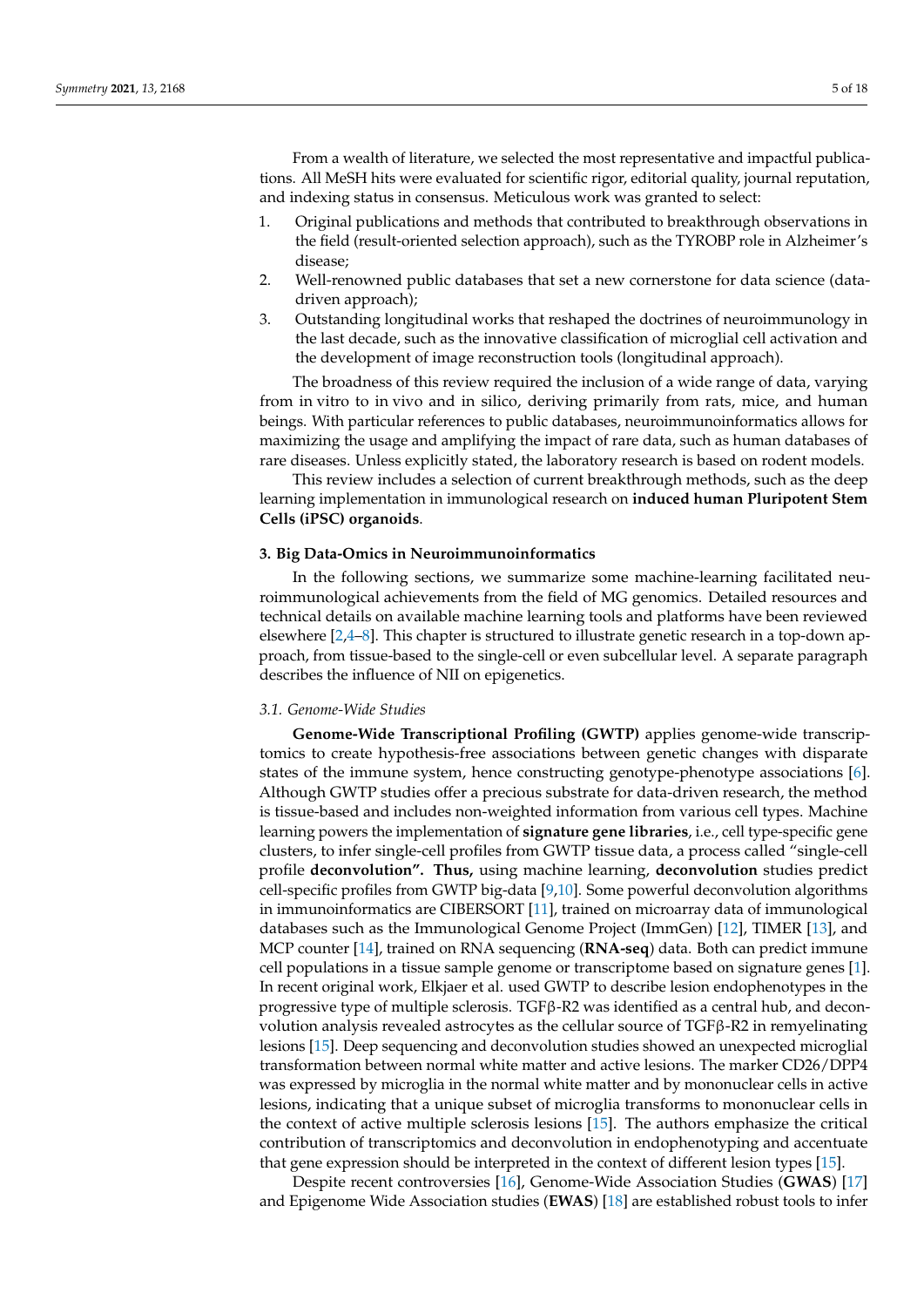genotype-phenotype associations and create risk-genome-clusters for diseases of interest, such as bipolar disorder [\[19\]](#page-13-11). The statistical methods of GWAS [\[20](#page-13-12)[,21\]](#page-13-13) and EWAS have massively profited by informatics developments, including the recent establishment of the EWAS2.0 software [\[22\]](#page-13-14). Deep learning expands the mining depth into big data and integrates regulatory effect predictions of single variants into a multivariate GWAS setting. Publicly available software resources, such as the DeepWAS [\[23\]](#page-13-15) and the GenoWAP [\[24\]](#page-13-16), are worth mentioning. Integration of single nucleotide polymorphisms (**SNP**), expressionand methylation-Quantitative Trait Loci (**eQTL** and **meQTL**) improved the identification of disease- or trait-relevant, transcriptionally active genomic loci for multiple sclerosis and major depressive disorder compared to GWAS alone [\[23\]](#page-13-15). Genetical polymorphism of the tumor necrosis factor alpha receptor 1 (TNFRSF1A gene) was associated with multiple sclerosis in genome-wide association studies. The same group linked the polymorphism of a negative regulator of NFkB (TNFAIP3 gene) to multiple sclerosis as well as other autoimmune diseases [\[25\]](#page-13-17).

Next-generation sequencing, wide-genome-association, and epigenome-association, as well as whole-brain transcriptome studies assisted by informatics and deep learning applications, have constructed a robust scaffold to elucidate the biological complexity and re-classify the "reactive" profiles of brain macrophages, the MG cells, as comprehensively reviewed by Wes et al. [\[8\]](#page-13-0). The "omics-based" MG analysis, referred to as "**microglial sensome**" is a fundamental neuroimmunology achievement powered by deep learning technologies, discussed in detail in the dedicated Section [4.](#page-6-0)

#### *3.2. Single-Cell Studies*

Massively parallel RNA sequencing (**RNA-seq**) is a standard gene expression assay that interrogates relative transcript abundance and diversity. Deep learning and informatics approaches that enable the administration of RNA-seq big data, as well as online platforms and tutorials for RNA-seq, have been meticulously reviewed by Griffith et al. [\[5\]](#page-12-5). The Tuxedo suite is a cloud computing RNA-seq software available at rnaseq.wiki [\[5\]](#page-12-5). RNA-seq modalities include reference genome databases, quality control modalities, and detection of alternative splicing and splice variants with Cufflinks [\[5](#page-12-5)[,26\]](#page-13-18), or differential usage of exons using DEXSeq [\[27\]](#page-13-19).

Single-cell genomics and single-cell RNA-seq (**scRNA-seq**) is a crucial study tool of the immunological repertoire. ScRNA-seq provides high-throughput and high-resolution data that enable an understanding of the single-cell fine-tuning, metabolic changes, **lineage trajectories** of lymphocytes via B-cell Receptor (BCR) and T-cell Receptor (TCR) characterization, and other details that are likely masked under the data volume of wide genome studies [\[7\]](#page-12-6). In a prototype study, Zhang et al. [\[28\]](#page-13-20) purified eight different cell types from the mouse cortex, including microglia, other glial cells, neurons, and vascular elements, to construct scRNA-seq transcriptome databases and interrogate for cell-type enriched genes as well as splicing isoforms. Besides characterizing crucial metabolic and alternative spicing differences between the included cell populations, studies such as Zhang et al. [\[28\]](#page-13-20) set a new trajectory in neuroimmunology and signalized the necessary shift from the classical morphological and immunohistochemical "low throughput" approaches towards high-throughput, informatics-assisted-omics.

Single-cell RNA-seq can be combined with Cytometry by Time of Flight (**CyTOF**). CyTOF is a hybrid method of mass spectrometry and flow cytometry, based on isotope reporters. Compared to conventional flow cytometry, CyTOF can offer a significantly increased cell marker number (up to 40 markers/cell), simultaneously analyzed. Cells are stained with antibodies conjugated to transition element isotopes and vaporized to ionization. Time of flight mass spectrometry reads the resulting elemental ions and can separate cells based on the targets' expression. CyTOF requires tedious analysis using biaxial plots and Spearman associations (SPADE software, [http://pengqiu.gatech.edu/](http://pengqiu.gatech.edu/software/SPADE/) [software/SPADE/,](http://pengqiu.gatech.edu/software/SPADE/) accessed on 1 July 2021).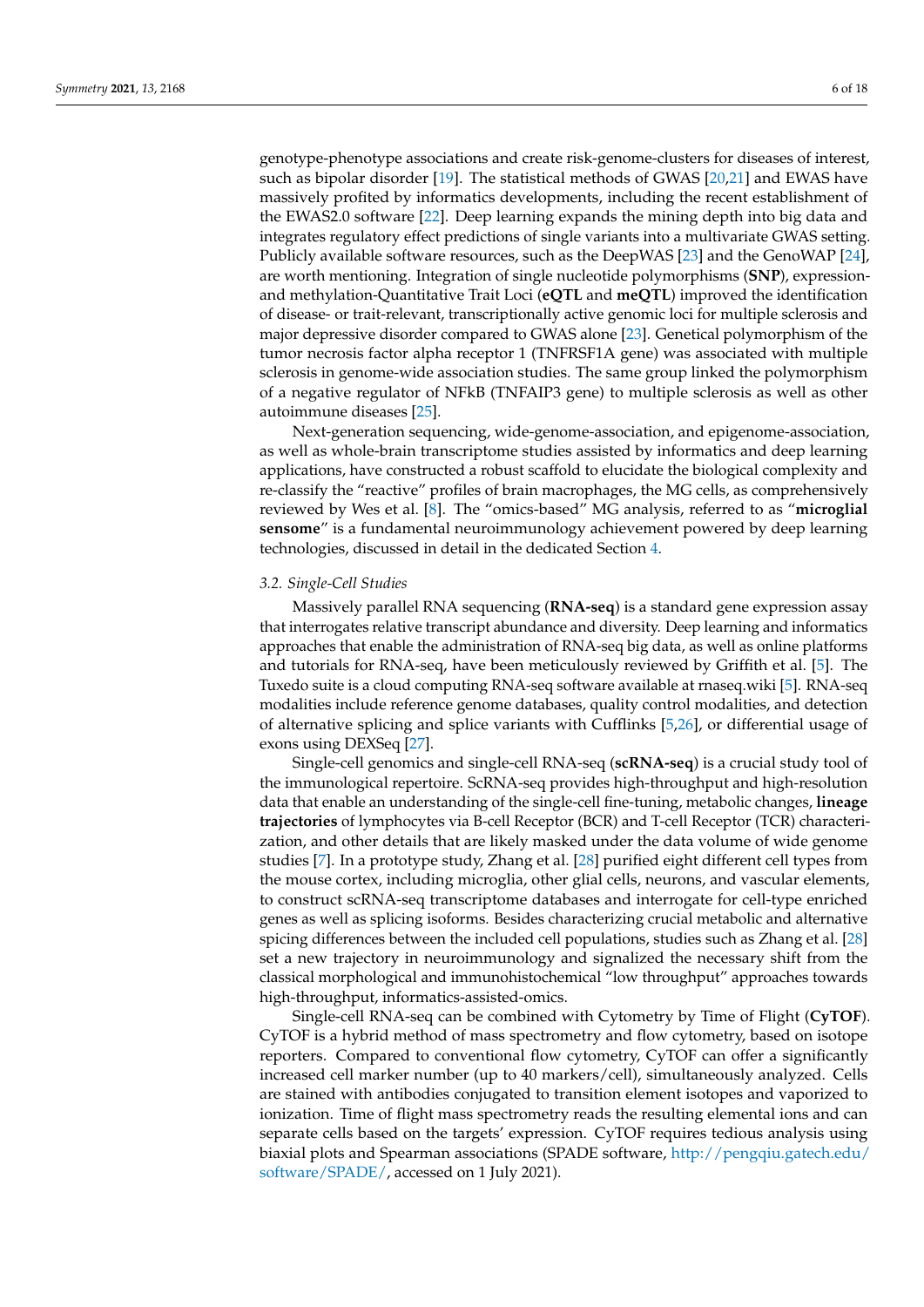An extensive repertoire of informatics databases, such as **ImMunoGeneTics** (Table [1\)](#page-2-0), which includes applications dedicated to RNA-seq acquisition, data processing, visualization, and pitfall rectification, has been adeptly summarized by Neu et al. and Kidd et al. [\[6,](#page-12-4)[7\]](#page-12-6).

## *3.3. Expression Quantitative Trait Loci*

Expression quantitative trait loci (**eQTL)** are chromosomal loci that explain the variance in expression traits of mRNA or a protein; eQTL analysis requires massively parallel RNA sequencing in the same sample, allowing for a real-time linking of the transcriptional profile and DNA–RNA interactions. Matrix-eQTL is an algorithm for eQTL analysis [\[6,](#page-12-4)[29\]](#page-13-21) compatible with R [\[30\]](#page-13-22) and MATLAB (The Mathworks, Natick, CA, USA), which has been broadly applied in cancer research [\[31\]](#page-13-23). Combined genome-wide association studies (GWAS) with eQTL and SNP were used for defining the downstream regulatory effect of expression-modifying SNPs. Mirza et al. characterized epilepsy-associated hippocampal cis-eQTLs and associated them with samples of epileptic patients and febrile seizures, but not with other hippocampal pathologies such as Alzheimer's disease and schizophrenia [\[32](#page-13-24)[,33\]](#page-13-25). QTL studies have promoted research on human MG by enabling the characterization of sophisticated models such as the human monocyte-derived microglia-like cells for in vitro studies of degenerative diseases [\[34\]](#page-14-0).

#### *3.4. Epigenetics, ChIP-Seq, and ATAC-Seq*

Epigenetic studies emphasize the sequencing of transcriptionally active DNA. Chromatin Immunoprecipitation and massively parallel DNA-seq constitute the **ChIP-seq** method, which precipitates histones and sequences the co-precipitated DNA. The Assay for Transposase-Accessible Chromatin using sequencing (**ATAC-seq**) method reveals the chromatin accessibility landscape in epigenetic studies [\[4\]](#page-12-3). Gene enhancers were classified according to the ChIP-seq method as "active", "poised", or "latent"/"repressed" [\[35\]](#page-14-1), allowing for differential chromatin accessibility in homeostasis, development, and cancer. The ChIP-seq method has received particular interest in investigating **immune memory** in MG and macrophages (MΦ). Immune memory was determined to be an **epigenetic event**, defined by alterations at the expression levels of gene enhancers, i.e., latent gene enhancer activation and co-aggregating with MG lineage determining factors such as **PU.1, SALL1, etc.** [\[4\]](#page-12-3). Moreover, ChIP-seq studies have significantly contributed to isolating and studying T-helper cell subtypes, such as Th17 [\[36–](#page-14-2)[38\]](#page-14-3) and follicular T-helper cells [\[24](#page-13-16)[,39\]](#page-14-4).

Wheeler et al. implemented RNA-seq, ATAC-seq, and ChIP-seq to study the environmental effects in neurologic disorders. The herbicide "linuron" is an astrocytic pro-inflammatory stimulus that activates the signaling pathway of the sigma receptor 1, inositol-requiring enzyme-1 $\alpha$  (IRE1 $\alpha$ ), and X-box binding protein 1 (XBP1). RNA-seq, ATAC-seq, and ChIP-seq analysis strongly associated IRE1α-XBP1 signaling with the murine model for multiple sclerosis [\[40\]](#page-14-5).

A thorough synopsis of ChIP and ATACseq compatible software has been published by Kidd et al. [\[6\]](#page-12-4).

# <span id="page-6-0"></span>**4. Microglial "Next-Generation" Classification: From "Resting" to "Active", to "Polarized", to "De Novo Classified"**

MG are antigen-presenting, macrophage-like cells of myeloid origin [\[41\]](#page-14-6) that orchestrate the innate immunity core response on the "brain" side of the blood-brain barrier [\[42](#page-14-7)[–44\]](#page-14-8). Due to their central role in immune CNS responses and their well-studied nature, MG are a significant attraction pole to neuroimmunologists [\[45\]](#page-14-9). Based on previous MΦ knowledge, pertaining attempts aim to associate morphology with function and correlate anatomical variants with immune activity under the established terms "resting" or "scavenging", ramified cells, and "activated" or "ameboid" MG [\[46,](#page-14-10)[47\]](#page-14-11). Sequencing and flow cytometry, as well as protein expression, allowed for a further sub-classification of "activated" MG to M1-inflammatory and M2-cytoprotective polarization [\[48\]](#page-14-12), analogous to previous findings from the field of peripheral  $M\Phi$  [\[49,](#page-14-13)[50\]](#page-14-14). Recent technological advances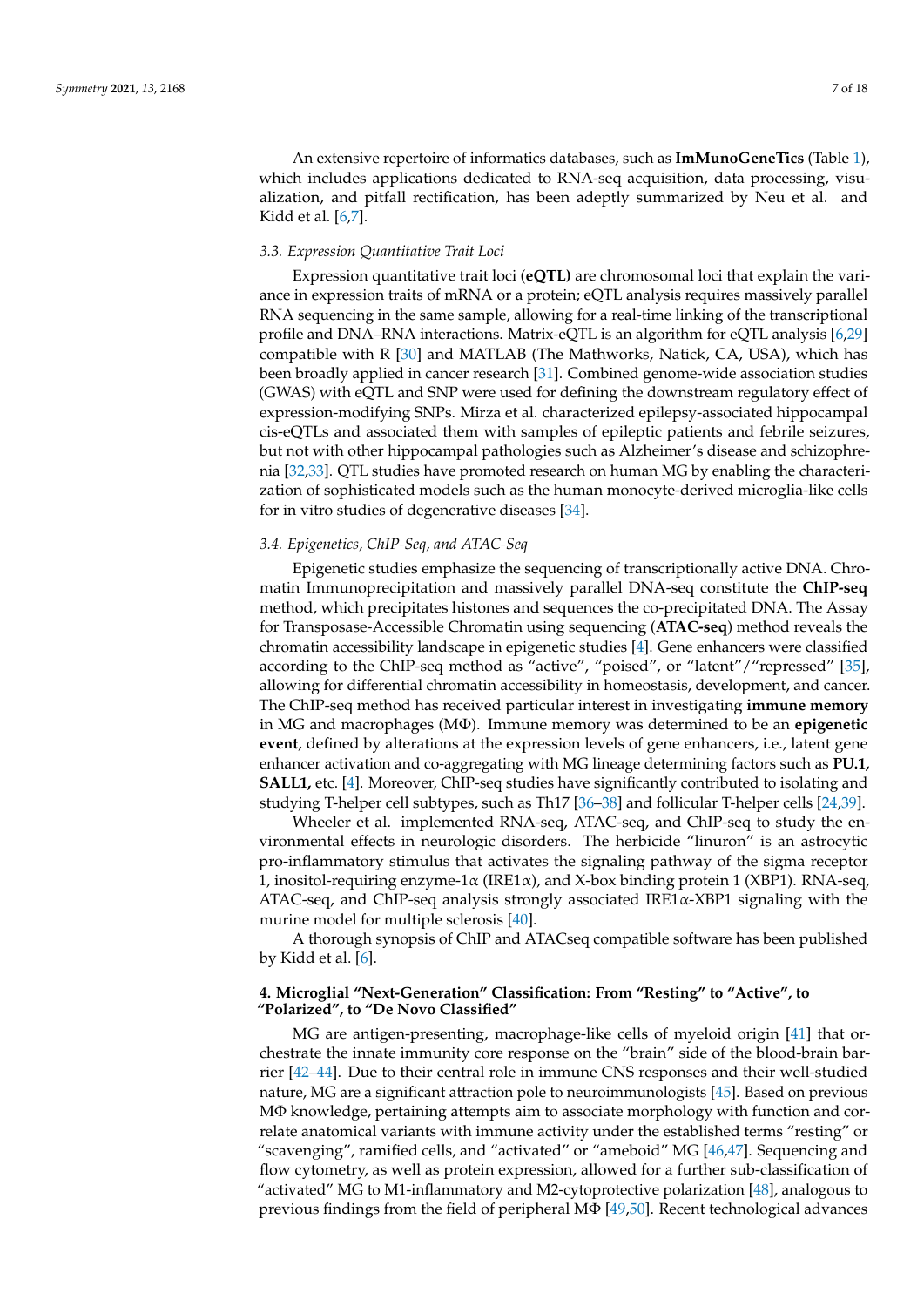in sequencing, including next-generation sequencing and other high-throughput methods, revealed new dimensions of the MG genome. Transcription and expression mechanisms could be studied both in-depth by scRNA-seq and in-width as part of a cell population in a tissue, in health and disease through GWAS [\[8\]](#page-13-0). Extensive sequencing data and dedicated computational approaches for meaningful analysis and visualization [\[6](#page-12-4)[,7\]](#page-12-6) have established a new era of data-driven experimental approaches and theory formulation, magnifying the efficacy of the conventional hypothesis-driven, wet-lab experimental designs. Hence, the current immunological field grows beyond the "resting", "active", and "polarized" microglial phenotypes to introduce the "de-novo classified" microglia. The new-established terms "sensome" and "sensotypes" have emerged to describe microglia-enriched genes as detected by the technologically expanding scRNA-seq [\[7\]](#page-12-6). The current deep cellular understanding abandons the theory of microglia-specific markers and moves towards microglia-enriched genome constellations, with a specificity dependent on the study tissue and its rest molecular signature [\[51\]](#page-14-15). Ongoing studies on microglial sensotypes can be registered in a central repository, the **Glia Open Access Database** [\[52\]](#page-14-16). Outstanding field reviews summarizing original breakthrough works are cited below [\[4,](#page-12-3)[8,](#page-13-0)[51](#page-14-15)[,53](#page-14-17)[,54\]](#page-14-18).

# *Examples of Microglial Sensotypes*

De-novo MG classification based on the transcriptional profile (RNA-seq) is a significant NII achievement. In contrast to the classical names "resting", "surveying", and "activated", new emerging terms provide a more detailed functional description. Some of them are listed below:

- 1. Homeostatic/resting sensotype or "sensing" MG: is the sensotype that differentiates MG from MΦ in the healthy brain, based on gene expression. Such differentiation is morphologically not possible. Transcripts such as Hexb, Tmem119, Siglech, P2ry12, and Olfm13 are unique to mice MG, distinguishing them from brain M $\Phi$  [\[4](#page-12-3)[,28](#page-13-20)[,55](#page-14-19)[,56\]](#page-14-20). Cx3cr1 is a gene with strong MG expression, suggested as a signature gene for MG, despite controversies [\[57\]](#page-14-21). Micro-RNAs (miRNA) such as miRNA99a, miRNA125b-5p, and miRNA342-3p are expressed only in MG and not in other myeloid cells in murine models [\[57\]](#page-14-21), whereas the fingerprint of human versus murine MG is still a challenging research terrain [\[58\]](#page-14-22). Evidence converges towards Tyrobp as an important sensing factor [\[56\]](#page-14-20), PU.1 as the most decisive transcription factor, and  $TGF\beta$  as the most robust lineage upstream stimulator of human MG [\[4,](#page-12-3)[51\]](#page-14-15).
- 2. Aging MG [\[59\]](#page-15-0) and Disease-Associated Microglia (DAM) in neurodegenerative diseases [\[60\]](#page-15-1) share a similar gene expression signature [\[61\]](#page-15-2) with ApoE upregulation and dystrophic TGBβ responses [\[4\]](#page-12-3), while classical MG-signature genes such as P2yr12, Siglech, Tmem119, and Cx3cr1 are downregulated [\[51,](#page-14-15)[56\]](#page-14-20).
- 3. Inflammatory MG or "acute activated" MG share similarities with peripheral MΦ. Current nomenclature classifies acute activated MG according to the induction stimulus, e.g., MG(IL4) for interleukin 4 and MG(LPS) for lipopolysaccharide stimulation [\[8](#page-13-0)[,53\]](#page-14-17).
- 4. Induced human MG (iMG): informatics has supported stem-cell technology and provided tools to characterize iMG in vitro, either in an austere environment or in coculture with h-iPSC organoids. Besides co-culture induced changes such as SIGLECH upregulation and Tmem119/Tyrobp downregulation, scRNA-seq technology allowed for spotting iMG sensome differences between ventral and dorsal h-iPSC organoids, with significant overexpression of inflammatory genes such as TNFa, IL6, and TREM2 in the ventral organoid iMG [\[62\]](#page-15-3).
- 5. Xenografted human MG (xMG) in mouse brain chimeras; Xu et al. applied scRNAseq to sensotype xenografted human brain microglia in MG-depleted mouse brain chimeras [\[63\]](#page-15-4). The xMG sensome was evidenced to retain microglial (TMEM119, P2Ry12, SALL1, and OLFML3) and hominid (SPP1, A2M, and C3) traits as xenograft [\[58\]](#page-14-22).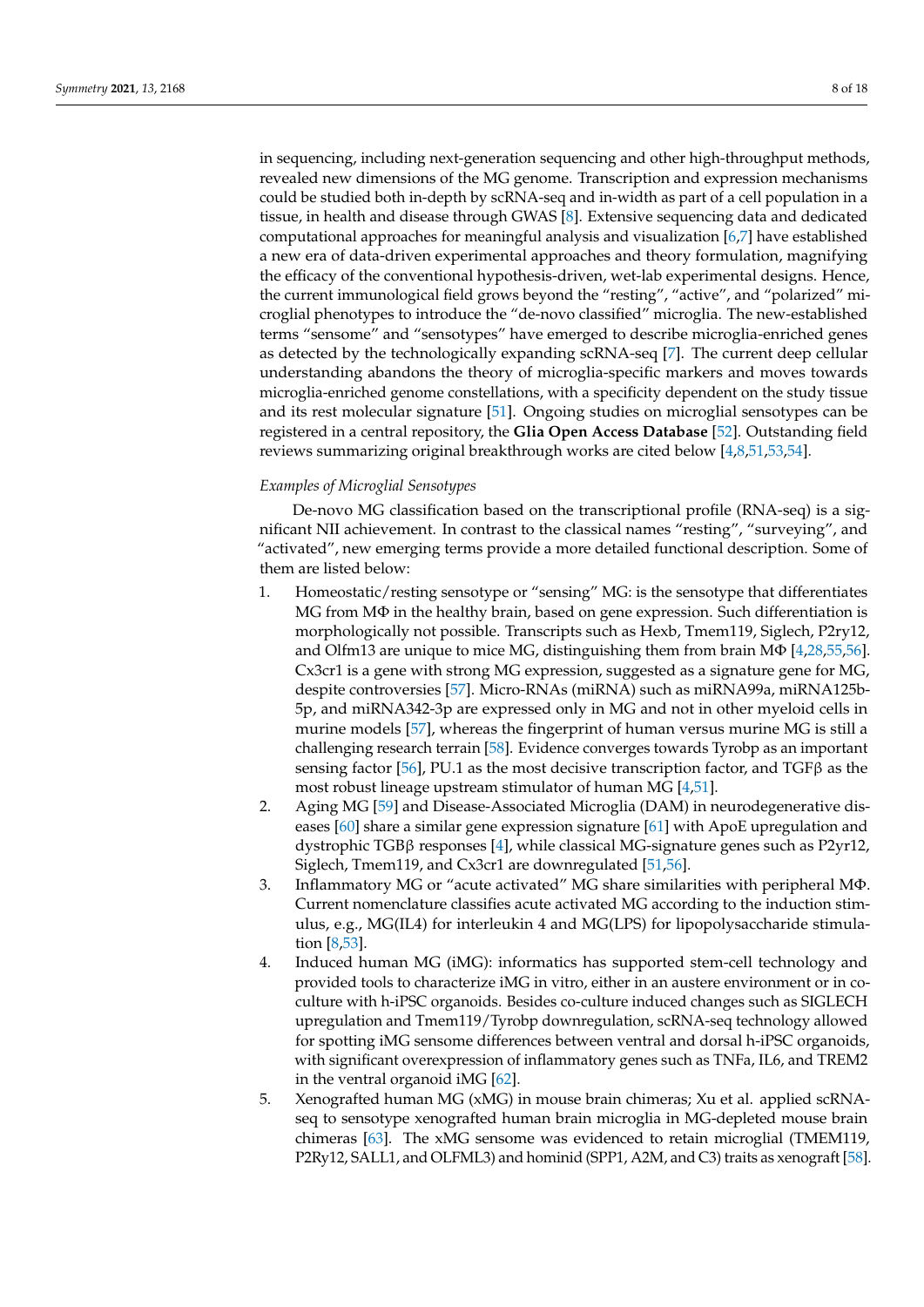# **5. Machine Learning for Prediction of Protein, Cellular, and Network Interactions**

Studying protein–protein interactions (PPI) is an essential research strategy in molecular biology, including neurobiology. However, screening for PPIs is a time- and resourceconsuming process only performed by labs with the required capacity and equipment. Deep learning is a game-changer in PPI research because it allows for the assembling of molecular databanks, which can be screened for interactive domains in a cost-effective and less time-consuming way [\[64\]](#page-15-5). Despite the still low coverage and the low signal-tonoise ratio, computational methods conquer the position of the gold standard in screening, discovering new PPIs, and benchmarking experimental methods.

PPI deep learning methods profit from high-throughput sequencing to reconstruct the primary protein structure. Secondary and tertiary units in possible interaction are predicted based on amino-acid interaction databases [\[65–](#page-15-6)[69\]](#page-15-7). Deep learning models, such as the suggested network by Hashemifar et al., predict protein-protein interactions, including homodimerizations, based on the amino-acid sequence alone [\[64\]](#page-15-5).

#### *5.1. Protein-Epitope Affinity Prediction, Cytokine-Receptor Interactions, and Epitope Prediction*

Within the large field of PPIs and sequence-based neuroinformatics, the subfield of protein-epitope interactions is particularly attractive to CNS research. Within this large subcategory, cytokine-receptor interactions (CRI) epitomize a growing field in brain physiology, immunity, and immune-oncology. Numerous examples, such as the role of the CX3CL1-CX3CR1 axis in aging [\[70](#page-15-8)[,71\]](#page-15-9), synaptic pruning and social behavior [\[72,](#page-15-10)[73\]](#page-15-11), the role of inflammatory cytokines in depression [\[74\]](#page-15-12), CCL5-CCR5 in the neurobiology of the glioblastoma multiforme [\[75\]](#page-15-13), the SDF-1/CXCR4 axis in metastatic brain disease [\[76\]](#page-15-14), as reviewed by Ransohoff et al. [\[77](#page-15-15)[,78\]](#page-15-16), should be mentioned. Neural networks can predict CRIs using deep autoencoders; classifiers such as the random forest and K-means have performed satisfactorily in previous research [\[79\]](#page-15-17). Deep learning approaches in CRI perpetuate the significance of public repositories. The classifier can be supplied with large databases for high-throughput and data-driven research, which would have been impossible with the available wet lab methods. An indicative list of public repositories that can be engaged in CRI research is provided in Table [1.](#page-2-0)

Besides exploring deep sequencing data for possible PPI/CRI, informatics can provide virtual benchmarks, exploiting the negative sample space in protein interactions. Nath et al. created a database of non-interacting protein pairs, to be used as a gold standard for benchmarking and standardizing the training of CRI-classifiers [\[80\]](#page-15-18).

Deep learning as a PPI tool is increasingly implemented in epitope prediction after protein folding in secondary and tertiary structures. Liu et al. used deep learning to predict B-cell epitopes and developed a tool [\(http://ccb1.bmi.ac.cn:81/dlbepitope/\)](http://ccb1.bmi.ac.cn:81/dlbepitope/) (accessed on 1 July 2021) to be used in adjunction with the **IEDB database** (Table [1\)](#page-2-0) [\[81\]](#page-15-19). The authors used a four-layered network (**DLBEpitope**) to define the optimal peptide length necessary for accurate epitope prediction of the folded protein, hence offering an epitopeprediction solution and computational economy to the user. Similar developments were noted in the field of epitope-HLA interaction prediction. The SYFPEITHI tool [\(http://www.](http://www.syfpeithi.de/bin/MHCServer.dll/EpitopePrediction.htm) [syfpeithi.de/bin/MHCServer.dll/EpitopePrediction.htm,](http://www.syfpeithi.de/bin/MHCServer.dll/EpitopePrediction.htm) accessed on 1 July 2021) predicts the ligation strength of an amino-acid sequence to a defined **HLA type** [\[82\]](#page-15-20). Another promising recurrent neural network was published under the abbreviation "MARIA" by Chen et al. MARIA predicts an epitope's probability to elicit a strong CD4+ T-cell response with an AUC of approximately 0.9 [\[83\]](#page-15-21). Similar software solutions for the prediction of HLA-class-I and HLA-class-II B- and T-cell repertoires are of particular relevance in the field of vaccine design and have been extensively reviewed elsewhere [\[84–](#page-15-22)[86\]](#page-16-0).

#### *5.2. Cell-Cell Interactions and Multiscale Network Modeling*

Besides the classical computational neuroscience models integrating pure neuronal circuits [\[87\]](#page-16-1), machine learning applications are increasingly implemented in studying neuron-glia interactions. Nakae et al. [\[88\]](#page-16-2) introduce a paradigm of linear modeling to pre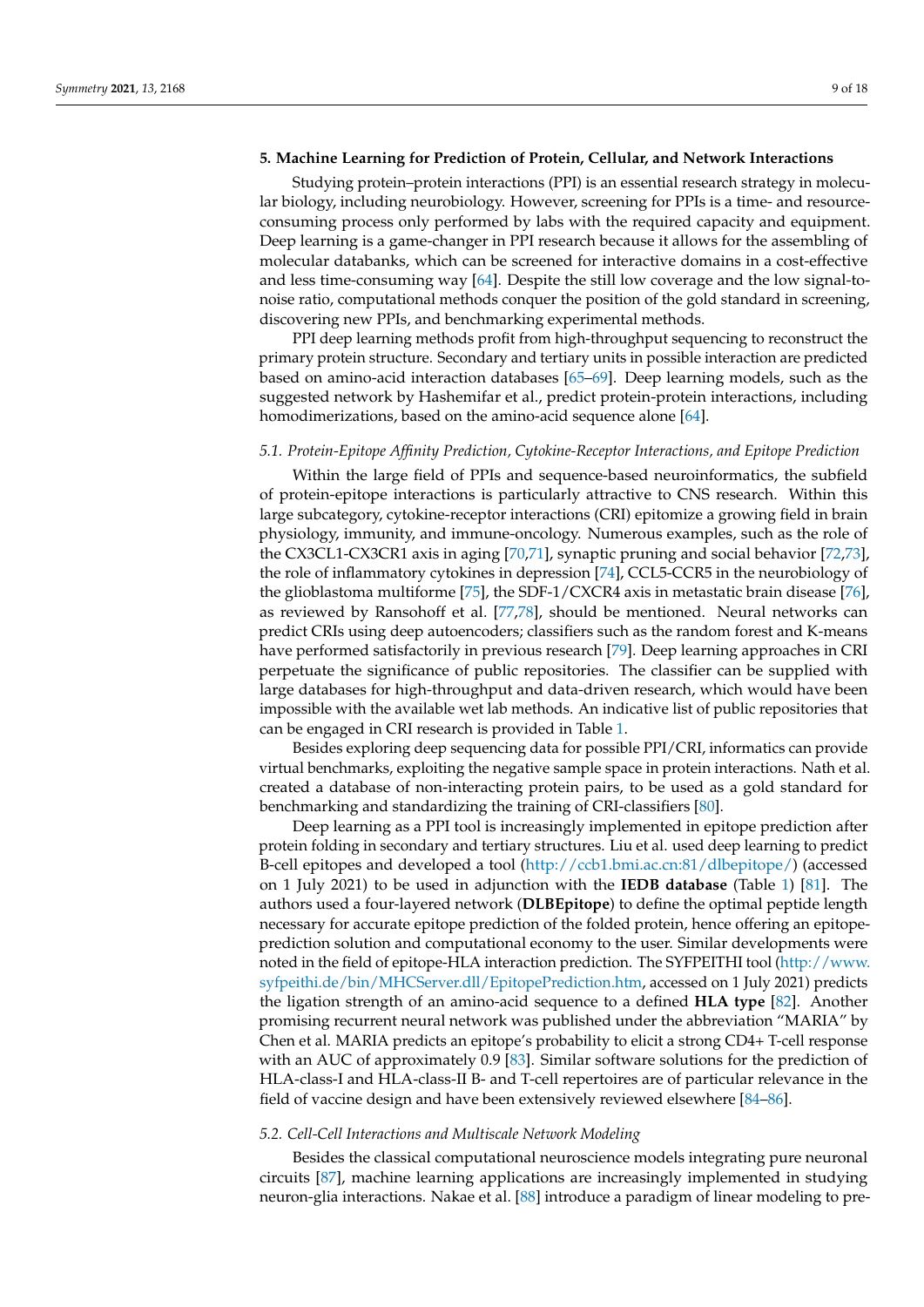dict neuron-astrocyte interactions using calcium signaling. Transferring this model to the context of NII, a challenging approach would integrate MG to build a three-compartment network model based on the two-compartment Nakae et al. model. Hampered by the lack of excitable membranes [\[89](#page-16-3)[,90\]](#page-16-4), MG is not accessible by fast signaling methodologies, field-potential electrophysiology, or calcium imaging. While it is known that MG membranes are rich in voltage-, stretch-, or ligand-gated ion channels that tune homeostatic and reactive functions, this type of channel activity is only measurable by single-cell low-throughput methods, such as patch-clamp recording. Therefore, the lack of electrophysiological high-throughput data hampers MG integration into multiscale network modeling [\[89\]](#page-16-3). Alternative methodological approaches such as tomato-lectin staining and two-photon in vivo imaging [\[91](#page-16-5)[–93\]](#page-16-6) can infer functional changes and provide material for data-driven hypotheses, especially when combined with deep sequencing methods. Simultaneous gene regulatory network reconstruction from scRNA-seq data such as SCENIC [\[94\]](#page-16-7) could provide a scaffold for multiscale network models and open new research paths. To our current knowledge, integrating microglial activity in a multimodal gene network context [\[95\]](#page-16-8) remains an open challenge in neuroimmunoinformatics.

## *5.3. Probabilistic and Causal Gene Regulatory Networks*

Integration of large-scale public datasets with large-scale -omics (e.g., genomic data from whole-genome sequencing and transcriptional data) and implementation of Bayesian statistics can conclude causal inferences on the immunological basis of diseases [\[6\]](#page-12-4). As a widely recognized contribution, the association of **TYROBP** as a key driver gene to sporadic Alzheimer's disease was discovered by probabilistic causal network models [\[96](#page-16-9)[,97\]](#page-16-10). Despite the broad dynamic of gene regulatory networks in illuminating gene-disease associations, possible pitfalls call for critical interpretation. Regulatory networks are usually crosssectional studies with a considerable variety of different time points of the disease of interest, which might be a significant confounding factor. Large sample sizes and critical result interpretation should compensate for misconceptions, and cohort studies should opt for different time points of the disease.

# **6. Machine Learning in Neuropathology and Immunoprofiling**

Artificial intelligence applications are gaining popularity in pathology because they bear the attractive potential to overwhelm the rate-limiting step of human processing: the low throughput. Deep learning-based immunopathology takes advantage of highthroughput data from digital pathology [\[98–](#page-16-11)[101\]](#page-16-12). Both supervised and unsupervised machine learning applications are implemented in immunoneuropathology for different purposes [\[102\]](#page-16-13) and claim improvements in the reading time as well as solutions to subjectivity problems such as the inter-reader variability.

Cell classification from peripheral blood samples is an established computational field with many competing applications. Kutlu et al. compared recurrent convolutional neuronal networks for the white blood cell classification from peripheral blood samples, finding a superior performance of Res-Net [\[103\]](#page-16-14). Beyond peripheral blood samples, deep learning algorithms can cope with the complexity of tissues and challenge not only the manual histological semiquantitative imaging, but also older methods of unbiased cell counting [\[104\]](#page-16-15).

# *6.1. Microglial Segmentation and Counting*

In contrast to peripheral blood cells, MG should be segmented from a noisy background [\[105\]](#page-16-16). The highly ramified MG structure [\[90\]](#page-16-4), described as **lacunarity and fractal dimension** in the technical language of applied mathematics and image analysis, is at the same time a good indicator of the microglial activation status and a technical challenge for computer vision in immunopathology [\[106](#page-16-17)[,107\]](#page-16-18). Previous attempts to automatically segment MG have reached a detection accuracy from 80–90%, facing, however, the problem of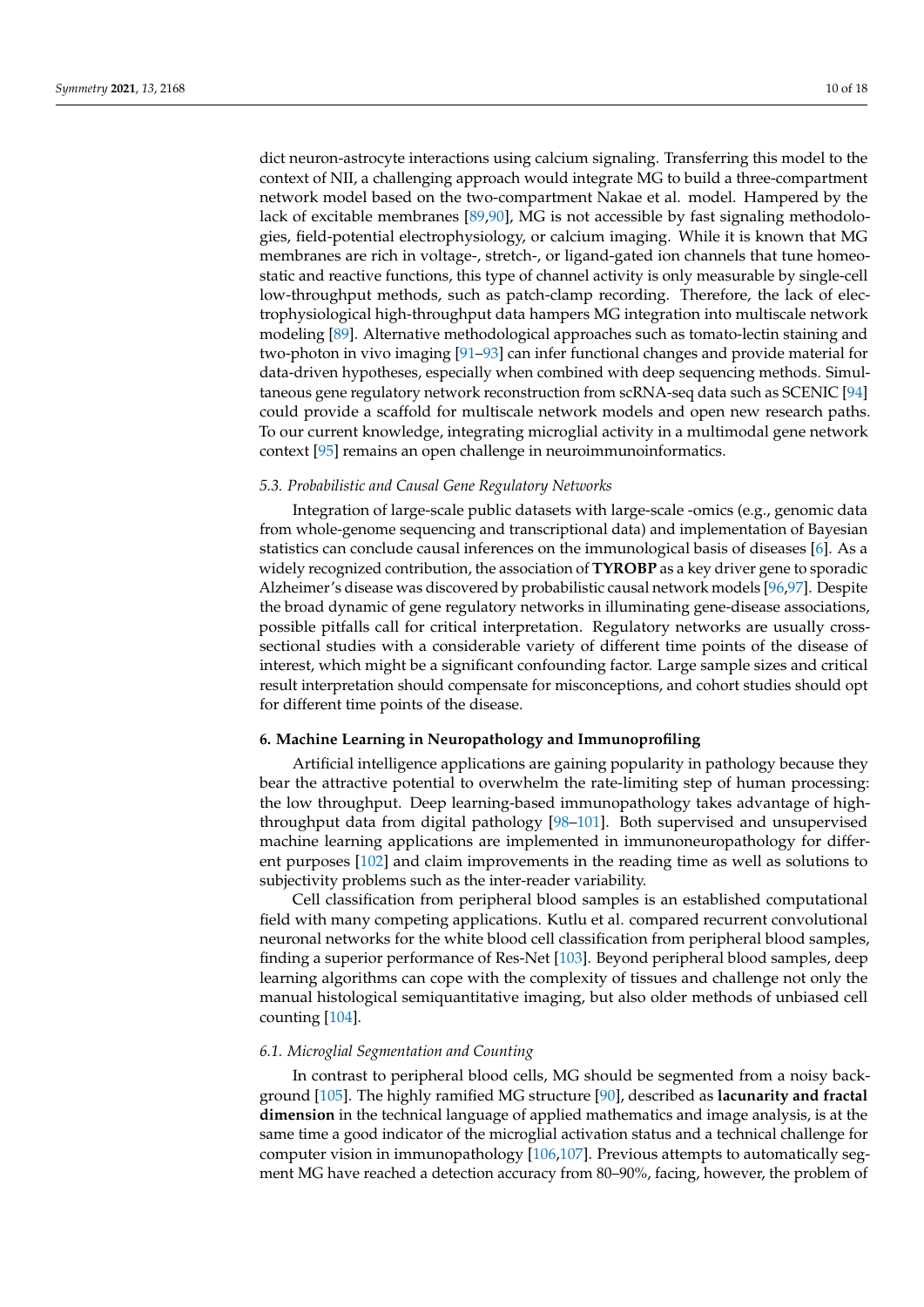false negatives due to cell overlapping, texture variabilities, noisy background, and staining inhomogeneities that prohibit the success of standard thresholding models [\[105](#page-16-16)[,108](#page-16-19)[,109\]](#page-16-20).

Liu et al. circumvented the bottleneck of manual histological image analysis of arborized cells by an unsupervised machine learning pipeline for the high throughput counting of MG and astrocytes [\[110\]](#page-16-21). The pipeline improved the analysis time 200 times using an Opera Phenix High Content Screening (PerkinElmer Inc., Hamburg, Germany) high-throughput imaging input. PhenoLOGIC (Phenologic, MI, USA) computer vision is a training image set utilizing supervised machine learning to differentiate background from tissue, integrated by the Harmony High Content Imaging and Analysis software (PerkinElmer), which segmented MG by intensity thresholding. The suggested pipeline for automated image analysis provides the total **Iba1 brain coverage** and extends the analysis to other cellular compartments, such as astrocytes (GFAP and AQP4). Most false-negative results were derived due to inhomogeneities in staining intensity, thus confirming previous observations from independent groups that staining intensity fluctuations are a significant burden for artificial intelligence methods in cell counting [\[105](#page-16-16)[,109\]](#page-16-20).

Unbiased stereology is an established statistical model for predicting the density of geometrical structures in space (e.g., cells, cellular processes or arbors, synapses, particles) based on randomized cell counting from thick tissue slices. Stereology has contributed to significant advances in the field of neuroimmunology, bridging immune reactions with cognition [\[111\]](#page-17-0), dementia [\[112\]](#page-17-1), and epilepsy [\[47\]](#page-14-11), among others. Mouton et al. [\[113\]](#page-17-2) performed a longitudinal scientific work towards the automation of the software **Stereologer®** (SRC Biosciences, Tampa FL, USA), and suggested an **Automated Segmentation Algorithm (ASA)** for the deep learning stereology of immunostained neurons and MG in mouse neocortex. ASA is intended to work in a human-in-the-loop interactive pipeline to perform cell segmentation without a priori shape assumptions. Despite the increased shape-complexity of MG, ASA performed a better detection of MG than NeuN-stained neurons [\[113\]](#page-17-2). The primary software drawback was the spatial cell overlapping. ASA was subjected to improvements by the same group; Alahmari et al. introduced a next-generation unbiased stereology approach, the **FAST-Stereology (Fully Automated Stereology Technology)**, in a model that improves ASA reading time and reliability for neuronal detection with less than 2% error [\[114\]](#page-17-3). The deep learning convolutional neuronal network U-net [\[115\]](#page-17-4) is trained on a supervised mask for automated cell counts in the dissector field, thus boosting unbiased stereology with the multiplication power of deep learning. FAST was successfully tested for NeuN measurements in mouse neocortex slices and opened new frontiers for the measurement of more complex and challenging cell appearances, such as densely packed, ramified cells and fragmented branches of astroglia and MG.

Horvath et al. brought about improvements in the detection of ramified cells, influenced by the innovative work of Suleymanova et al. [\[116\]](#page-17-5). A deep convolutional neural network approach for astrocyte detection (made available in the software platform FindMyCells©, [www.findmycells.org,](www.findmycells.org) accessed on 1 July 2021) outperformed classical methods such as ilastik© [\(https://www.ilastik.org/,](https://www.ilastik.org/) accessed on 1 July 2021) and Im-ageJ© [\(https://imagej.nih.gov/ij/,](https://imagej.nih.gov/ij/) accessed on 1 July 2021) in both accuracy and time performance. Compared to manual counts, FindMyCells did not underperform human intelligence in astrocyte counting. Challenging FindMyCells with MG counts and one-byone by comparing FindMyCells with ASA- or FAST Stereology are open challenges in the field of automated quantitative neuroimmunopathology.

Beyond the field of cell detection and segmentation in statical images, immunoinformatics shapes the field of cell detection and cell tracking in video microscopy. Gregorio da Silva et al. [\[117\]](#page-17-6) trained a network to detect leukocyte recruitment using **intravital video microscopy** in different contexts, including inflammatory models of the CNS. By setting their available code, the authors provide a valuable immunoinformatic tool to the field of inflammation research in models such as the experimental autoimmune encephalomyelitis [\[118\]](#page-17-7).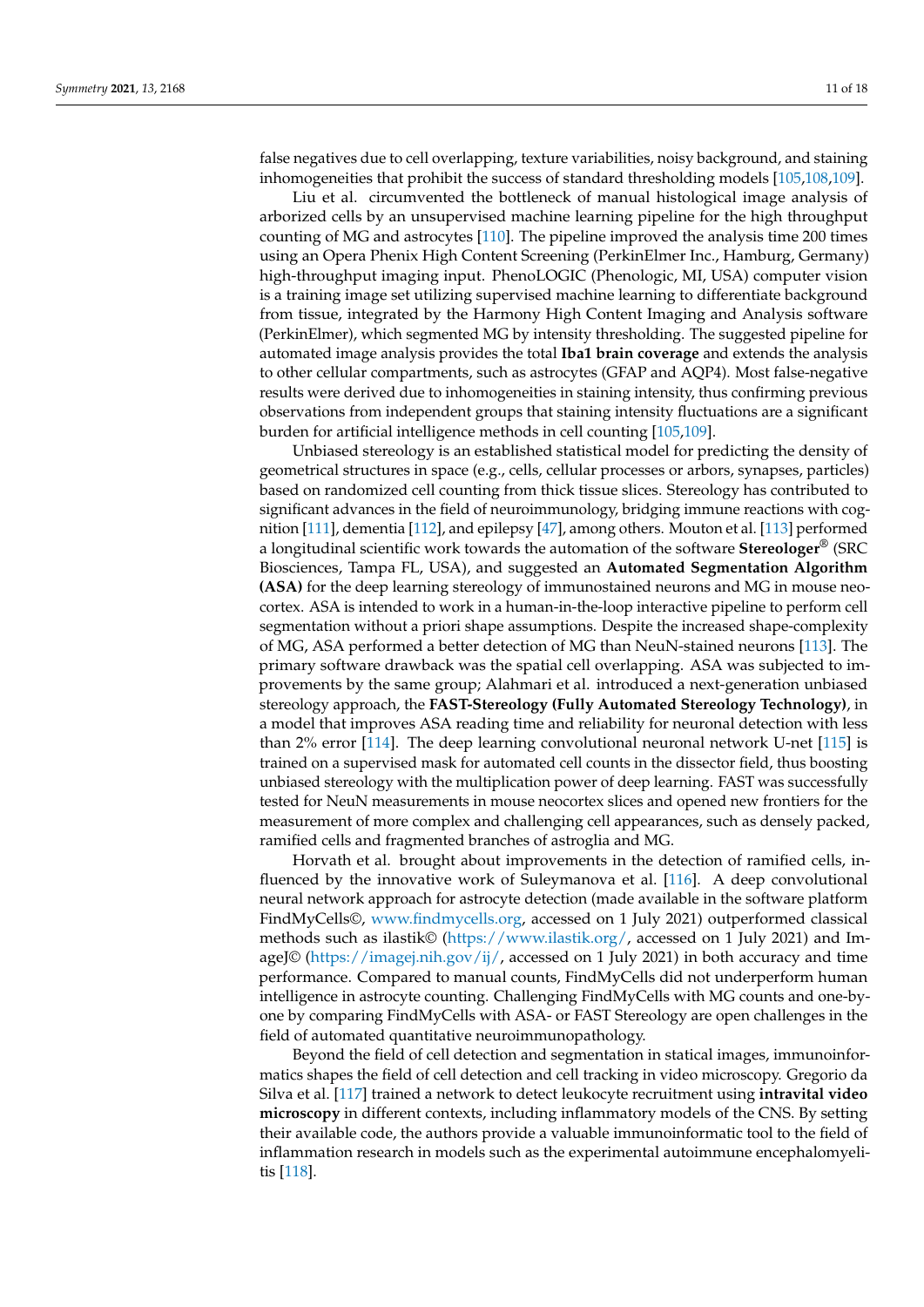#### *6.2. Cell Arborization Analysis*

Dendritic arborization, also known as dendritic branching, is the property of MG, neurons, astrocytes, and other cells, to form new dendritic trees and branches, which anatomically support the establishment of new contact points to their environment. While manual reconstructions of the cell bodies and arbors using standard tools such as Neurolucida<sup>®</sup> (MBF Bioscience, Williston, VT, USA) can provide clues on the brain immune status [\[47\]](#page-14-11), they are extremely time-consuming. The urge for an errorless and time-effective automated arborization analysis of cell traces has two constituents: (i) automated cell tracing and (ii) systematic, unbiased quantitative arborization analysis.

Ascoli et al. extensively addressed the problem of a time-effective and objective arborization analysis. Introduced by Scorcioni et al. as the **LM-tool** and improved by Luisi et al. in the **FARSIGHT tool,** this standalone freeware platform offers a multiparametric quantitative arborization analysis using unsupervised co-clustering [\[119,](#page-17-8)[120\]](#page-17-9). Lu et al. [\[121\]](#page-17-10) developed the Scorcioni L-Measure by adding diffusion distance measure and harmonic analysis. Lu et al. identified hierarchical arborization in reconstructed cells and offered a valuable tool for creating hypothesis-free assumptions on microglia morphology and function. Available as the FARSIGHT standalone tool or packaged for MATLAB (MathWorks, Natick, MA, USA), Lu's quantitative analysis is a powerful analysis tool, limited only by the availability of computational resources.

# *6.3. Automated Cell Arbor Tracing*

Automated deep learning-based trace analysis copes with the demand for high-speed processing of reconstructed cells. Even though most automated trace analysis methods were inspired by and dedicated to neuronal arbors, there is an obvious shift towards glia research. MG arborization is associated with functionality. Glia populations are, compared to neurons, more numerous and densely packed, and the deduction of dynamical population trajectories requires the tracing and arborization analysis of large cell datasets, which is hugely time-consuming [\[47\]](#page-14-11). This scientific problem drives the design of automated tracing analysis algorithms. Megjhani et al. [\[122\]](#page-17-11) performed large-scale automated microglial arborization analysis from confocal images. The algorithm is based on a sparse overcomplete dictionary learning method and 3D-seeding. The authors feed automated traced cells to a harmonic co-clustering L-measure data analysis pipeline [\[120\]](#page-17-9) to create cell clusters similar to the benchmark manual reconstructions. Megjhani's results override the accuracy scores of previous methods [\[123,](#page-17-12)[124\]](#page-17-13), offering a 73% specificity and 95% sensitivity compared to the human benchmark.

# *6.4. End-to-End Solutions for Microglia Characterization: Interfaces for Implementation by Biologists and Non-Computer Scientists*

The penetration of innovative tools depends on the simplicity and ease of use by non-informatic professionals, such as biologists, immunologists, and clinicians. Various study groups have promoted the necessity of automated end-to-end solutions with closedloop intermediate states, available as standalone software independent of the ground programming language (Java, Python, C++, etc.).

Roysam et al. [\[125\]](#page-17-14) compiled an end-to-end cell arborization analysis solution performing image registration, segmentation, tracing, and feature extraction in a single, Python<sup>TM</sup> [\(https://www.python.org/,](https://www.python.org/) accessed on 1 July 2021) orchestrated pipeline. The Pythonbased tool integrates building blocks from different programming languages, including FARSIGHT (C++) and Fiji (Java). It incorporates a self-developed automated tracer based on seed points, with satisfactory results compared to the benchmark. The pipeline receives as input confocal microscope images and provides a detailed analysis of MG arborization in a region of interest as a final product.

The term "pattern prediction" describes cell function prediction based on cell morphology using mathematical modeling. Kyriazis et al. [\[126\]](#page-17-15) suggest an end-to-end system for automatic characterization of Iba1 immunopositive MG using whole-slide imaging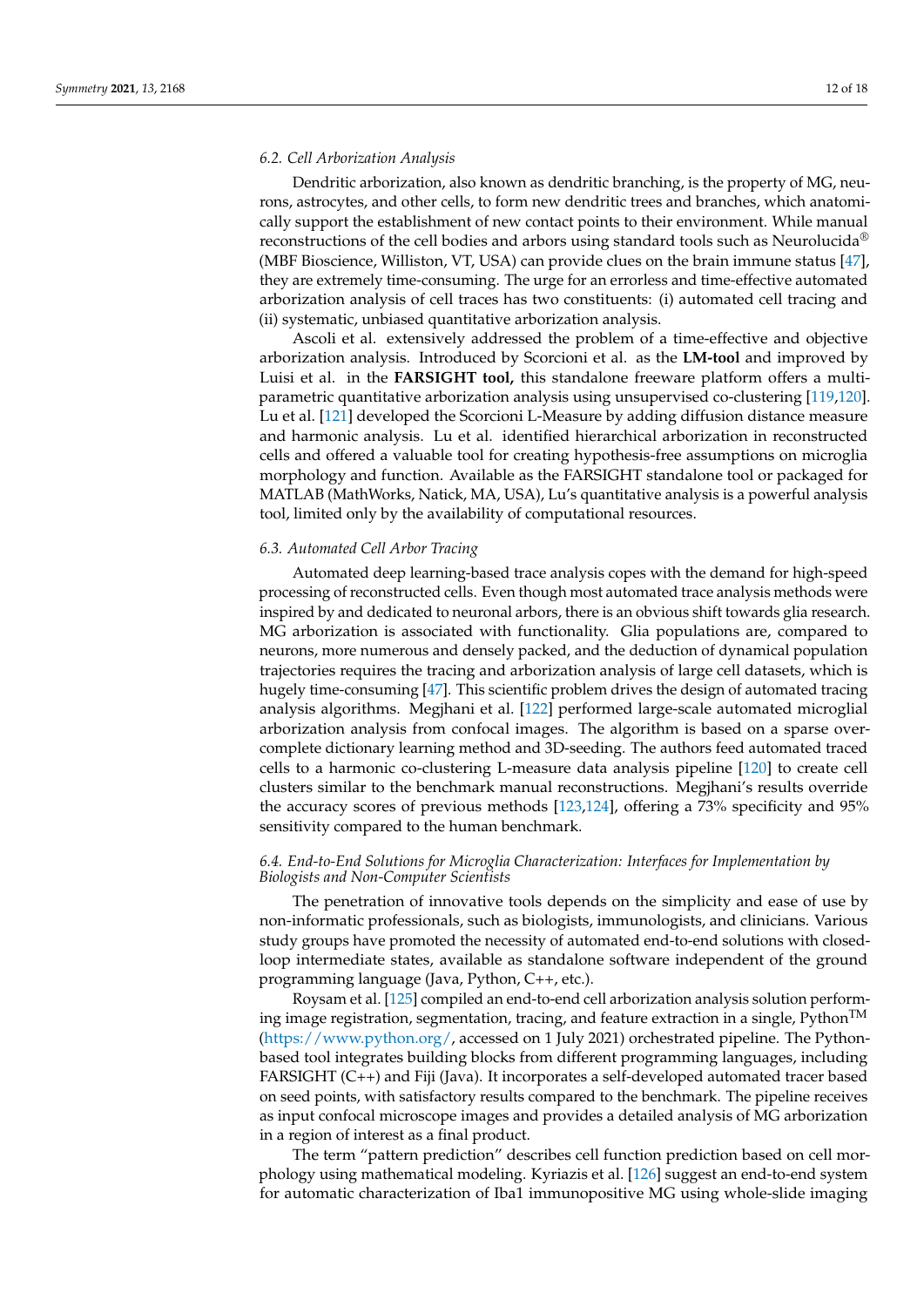as input. The model focuses on analyzing MG in white matter and integrates a Support Vector Machine (SVM)-based white matter classifier. MG is reconstructed with Otsu's multi-thresholding method, tackling the problem of varying staining intensity, which has been a drawback of previous models [\[105\]](#page-16-16). The leading indicators of microglial shape in the algorithm of Kyriazis et al. [\[126\]](#page-17-15) are the **box-fractal dimension** and **lacunarity**, offering a sensitivity and specificity of 76% and 84% over the human standard of an experienced neuroscientist.

Both algorithms of Rey-Villamizar et al. [\[125\]](#page-17-14) and Kyriazis et al. [\[126\]](#page-17-15) are open for improvements. However, they already deflect the sense of a new era in quantitative microscopy, where informatics overwhelm the hurdle of the human speed rate-limiting factor.

# **7. Conclusions**

This interdisciplinary overview of informatic approaches in the current neuroimmunological research highlights the dominating trajectories and field-shaping achievements and elaborates on future directions. Computation, varying from linear modeling to multiplexed deep learning approaches, fuels neuroimmunology through three core directions: (i) providing **analysis software** for high-throughput methods and big-data such as next-generation sequencing and genome-wide association studies; (ii) designing deep learning models for automated analysis and **prediction** of symmetrical or asymmetrical protein morphology, functions, interactions, and molecular mechanisms; and (iii) boosting the output of quantitative neuroimmunopathology in terms of automated cell counting, tracing, and arbor analysis applications. Significant field achievements are set to intrigue the interest of both computer scientists and wet-lab scientists. Neuroimmunoinformatics is a promising environment in terms of individualized treatment strategies, personalization of disease prognosis, and treatment response, with a high potential to analyze the high throughput of asymmetrical processes and reveal higher-order symmetries and associations in the brain–immune interface.

**Author Contributions:** I.P., conceptualization, resources, writing original draft, project administration; D.B., project administration, text editing; M.N.P., project administration, software, text editing; S.H., supervision, validation, visualization, review, and editing. All authors have read and agreed to the published version of the manuscript.

**Funding:** This research received no specific grant from any funding agency in the public, commercial, or not-for-profit sectors.

**Institutional Review Board Statement:** Not applicable.

**Informed Consent Statement:** Not applicable.

**Data Availability Statement:** No original data applied.

**Conflicts of Interest:** The authors declare no competing financial interest.

# **References**

- <span id="page-12-0"></span>1. Hammerbacher, J.; Snyder, A. Informatics for cancer immunotherapy. *Ann. Oncol. Off. J. Eur. Soc. Med. Oncol.* **2017**, *28*, xii56–xii73. [\[CrossRef\]](http://doi.org/10.1093/annonc/mdx682)
- <span id="page-12-1"></span>2. Jabbari, P.; Rezaei, N. Artificial intelligence and immunotherapy. *Expert Rev. Clin. Immunol.* **2019**, *15*, 689–691. [\[CrossRef\]](http://doi.org/10.1080/1744666X.2019.1623670)
- <span id="page-12-2"></span>3. Richards, B.A.; Lillicrap, T.P.; Beaudoin, P.; Bengio, Y.; Bogacz, R.; Christensen, A.; Clopath, C.; Costa, R.P.; de Berker, A.; Ganguli, S.; et al. A deep learning framework for neuroscience. *Nat. Neurosci.* **2019**, *22*, 1761–1770. [\[CrossRef\]](http://doi.org/10.1038/s41593-019-0520-2)
- <span id="page-12-3"></span>4. Yeh, H.; Ikezu, T. Transcriptional and Epigenetic Regulation of Microglia in Health and Disease. *Trends Mol. Med.* **2019**, *25*, 96–111. [\[CrossRef\]](http://doi.org/10.1016/j.molmed.2018.11.004) [\[PubMed\]](http://www.ncbi.nlm.nih.gov/pubmed/30578089)
- <span id="page-12-5"></span>5. Griffith, M.; Walker, J.R.; Spies, N.C.; Ainscough, B.J.; Griffith, O.L. Informatics for RNA Sequencing: A Web Resource for Analysis on the Cloud. *PLoS Comput. Biol.* **2015**, *11*, e1004393. [\[CrossRef\]](http://doi.org/10.1371/journal.pcbi.1004393)
- <span id="page-12-4"></span>6. Kidd, B.A.; Peters, L.A.; Schadt, E.E.; Dudley, J.T. Unifying immunology with informatics and multiscale biology. *Nat. Immunol.* **2014**, *15*, 118–127. [\[CrossRef\]](http://doi.org/10.1038/ni.2787)
- <span id="page-12-6"></span>7. Neu, K.E.; Tang, Q.; Wilson, P.C.; Khan, A.A. Single-Cell Genomics: Approaches and Utility in Immunology. *Trends Immunol.* **2017**, *38*, 140–149. [\[CrossRef\]](http://doi.org/10.1016/j.it.2016.12.001) [\[PubMed\]](http://www.ncbi.nlm.nih.gov/pubmed/28094102)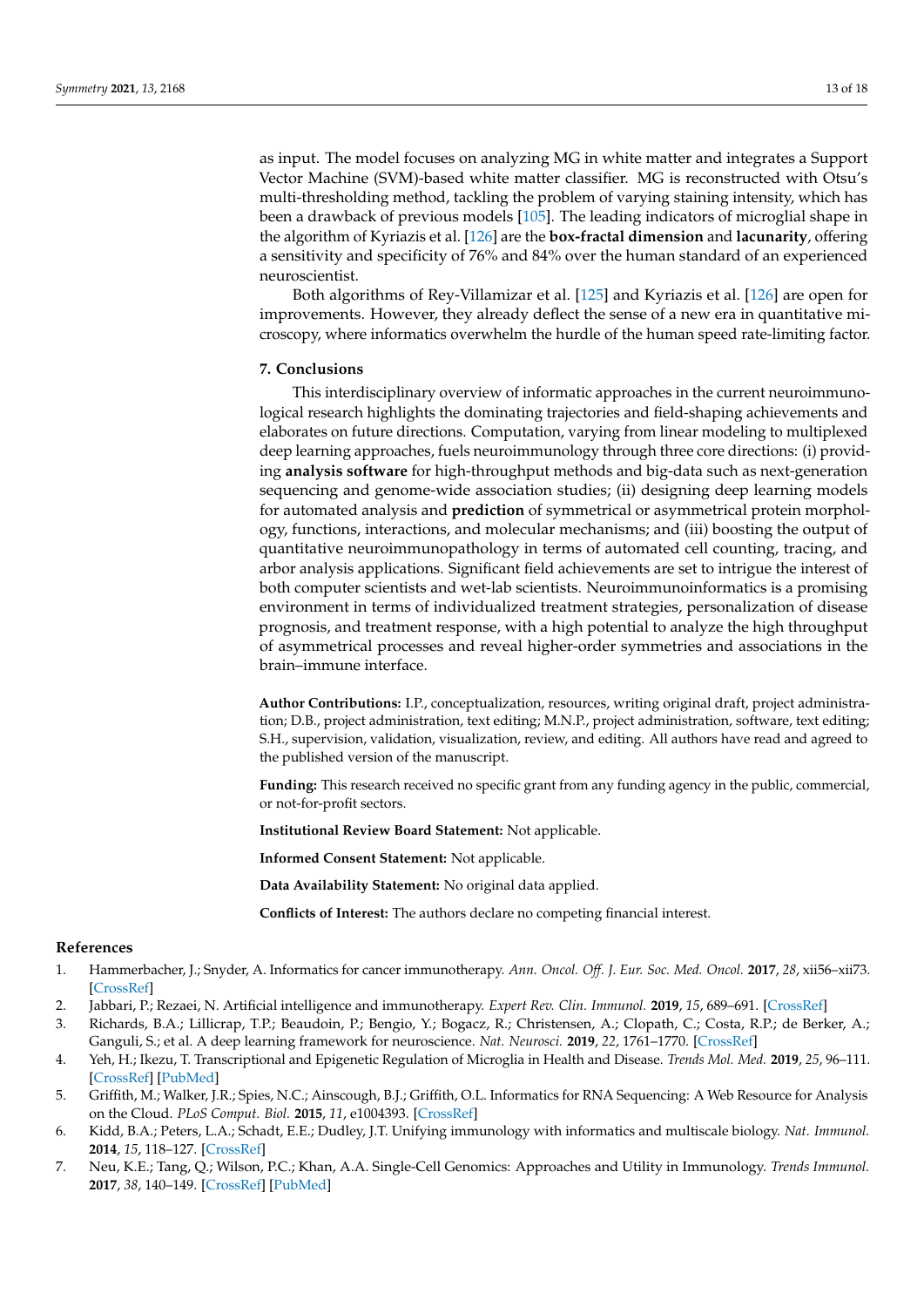- <span id="page-13-0"></span>8. Wes, P.D.; Holtman, I.R.; Boddeke, E.W.G.M.; Möller, T.; Eggen, B.J.L. Next generation transcriptomics and genomics elucidate biological complexity of microglia in health and disease. *Glia* **2016**, *64*, 197–213. [\[CrossRef\]](http://doi.org/10.1002/glia.22866) [\[PubMed\]](http://www.ncbi.nlm.nih.gov/pubmed/26040959)
- <span id="page-13-1"></span>9. Ahn, J.; Yuan, Y.; Parmigiani, G.; Suraokar, M.B.; Diao, L.; Wistuba, I.I.; Wang, W. DeMix: Deconvolution for mixed cancer transcriptomes using raw measured data. *Bioinforma. Oxf. Engl.* **2013**, *29*, 1865–1871. [\[CrossRef\]](http://doi.org/10.1093/bioinformatics/btt301)
- <span id="page-13-2"></span>10. Shen-Orr, S.S.; Tibshirani, R.; Khatri, P.; Bodian, D.L.; Staedtler, F.; Perry, N.M.; Hastie, T.; Sarwal, M.M.; Davis, M.M.; Butte, A.J. Cell type-specific gene expression differences in complex tissues. *Nat. Methods* **2010**, *7*, 287–289. [\[CrossRef\]](http://doi.org/10.1038/nmeth.1439)
- <span id="page-13-3"></span>11. Newman, A.M.; Liu, C.L.; Green, M.R.; Gentles, A.J.; Feng, W.; Xu, Y.; Hoang, C.D.; Diehn, M.; Alizadeh, A.A. Robust enumeration of cell subsets from tissue expression profiles. *Nat. Methods* **2015**, *12*, 453–457. [\[CrossRef\]](http://doi.org/10.1038/nmeth.3337)
- <span id="page-13-4"></span>12. Heng, T.S.P.; Painter, M.W. Immunological Genome Project Consortium, The Immunological Genome Project: Networks of gene expression in immune cells. *Nat. Immunol.* **2008**, *9*, 1091–1094. [\[CrossRef\]](http://doi.org/10.1038/ni1008-1091) [\[PubMed\]](http://www.ncbi.nlm.nih.gov/pubmed/18800157)
- <span id="page-13-5"></span>13. Li, B.; Severson, E.; Pignon, J.C.; Zhao, H.; Li, T.; Novak, J.; Jiang, P.; Shen, H.; Aster, J.C.; Rodig, S.; et al. Comprehensive analyses of tumor immunity: Implications for cancer immunotherapy. *Genome Biol.* **2016**, *17*, 174. [\[CrossRef\]](http://doi.org/10.1186/s13059-016-1028-7)
- <span id="page-13-6"></span>14. Becht, E.; Giraldo, N.A.; Lacroix, L.; Buttard, B.; Elarouci, N.; Petitprez, F.; Selves, J.; Laurent-Puig, P.; Sautès-Fridman, C.; Fridman, W.H.; et al. Estimating the population abundance of tissue-infiltrating immune and stromal cell populations using gene expression. *Genome Biol.* **2016**, *17*, 218. [\[CrossRef\]](http://doi.org/10.1186/s13059-016-1070-5) [\[PubMed\]](http://www.ncbi.nlm.nih.gov/pubmed/27765066)
- <span id="page-13-7"></span>15. Elkjaer, M.L.; Frisch, T.; Reynolds, R.; Kacprowski, T.; Burton, M.; Kruse, T.A.; Thomassen, M.; Baumbach, J.; Illes, Z. Molecular signature of different lesion types in the brain white matter of patients with progressive multiple sclerosis. *Acta Neuropathol. Commun.* **2019**, *7*, 205. [\[CrossRef\]](http://doi.org/10.1186/s40478-019-0855-7)
- <span id="page-13-8"></span>16. Tam, V.; Patel, N.; Turcotte, M.; Bossé, Y.; Paré, G.; Meyre, D. Benefits and limitations of genome-wide association studies. *Nat. Rev. Genet.* **2019**, *20*, 467–484. [\[CrossRef\]](http://doi.org/10.1038/s41576-019-0127-1) [\[PubMed\]](http://www.ncbi.nlm.nih.gov/pubmed/31068683)
- <span id="page-13-9"></span>17. Dehghan, A. Genome-Wide Association Studies. *Methods Mol. Biol. Clifton NJ* **2018**, *1793*, 37–49. [\[CrossRef\]](http://doi.org/10.1007/978-1-4939-7868-7_4)
- <span id="page-13-10"></span>18. Flanagan, J.M. Epigenome-wide association studies (EWAS): Past, present, and future. *Methods Mol. Biol. Clifton NJ* **2015**, *1238*, 51–63. [\[CrossRef\]](http://doi.org/10.1007/978-1-4939-1804-1_3)
- <span id="page-13-11"></span>19. Stahl, E.A.; Breen, G.; Forstner, A.J.; McQuillin, A.; Ripke, S.; Trubetskoy, V.; Mattheisen, M.; Wang, Y.; Coleman, J.R.I.; Gaspar, H.A.; et al. Genome-wide association study identifies 30 Loci Associated with Bipolar Disorder. *Nat. Genet.* **2019**, *51*, 793–803. [\[CrossRef\]](http://doi.org/10.1038/s41588-019-0397-8)
- <span id="page-13-12"></span>20. Ball, R.D. Statistical analysis of genomic data. *Methods Mol. Biol. Clifton NJ* **2013**, *1019*, 171–192. [\[CrossRef\]](http://doi.org/10.1007/978-1-62703-447-0_7)
- <span id="page-13-13"></span>21. Hayes, B. Overview of Statistical Methods for Genome-Wide Association Studies (GWAS). *Methods Mol. Biol. Clifton NJ* **2013**, *1019*, 149–169. [\[CrossRef\]](http://doi.org/10.1007/978-1-62703-447-0_6)
- <span id="page-13-14"></span>22. Xu, J.; Zhao, L.; Liu, D.; Hu, S.; Song, X.; Li, J.; Lv, H.; Duan, L.; Zhang, M.; Jiang, Q.; et al. EWAS: Epigenome-wide association study software 2.0. *Bioinforma. Oxf. Engl.* **2018**, *34*, 2657–2658. [\[CrossRef\]](http://doi.org/10.1093/bioinformatics/bty163)
- <span id="page-13-15"></span>23. Arloth, J.; Eraslan, G.; Andlauer, T.F.M.; Martins, J.; Iurato, S.; Kühnel, B.; Waldenberger, M.; Frank, J.; Gold, R.; Hemmer, B.; et al. DeepWAS: Multivariate genotype-phenotype associations by directly integrating regulatory information using deep learning. *PLoS Comput. Biol.* **2020**, *16*, e1007616. [\[CrossRef\]](http://doi.org/10.1371/journal.pcbi.1007616)
- <span id="page-13-16"></span>24. Lu, Q.; Yao, X.; Hu, Y.; Zhao, H. GenoWAP: GWAS signal prioritization through integrated analysis of genomic functional annotation. *Bioinformatics* **2016**, *32*, 542–548. [\[CrossRef\]](http://doi.org/10.1093/bioinformatics/btv610)
- <span id="page-13-17"></span>25. Hoffjan, S.; Okur, A.; Epplen, J.T.; Wieczorek, S.; Chan, A.; Akkad, D.A. Association of TNFAIP3 and TNFRSF1A variation with multiple sclerosis in a German case-control cohort. *Int. J. Immunogenet.* **2015**, *42*, 106–110. [\[CrossRef\]](http://doi.org/10.1111/iji.12183)
- <span id="page-13-18"></span>26. Trapnell, C.; Roberts, A.; Goff, L.; Pertea, G.; Kim, D.; Kelley, D.R.; Pimentel, H.; Salzberg, S.L.; Rinn, J.L.; Pachter, L. Differential gene and transcript expression analysis of RNA-seq experiments with TopHat and Cufflinks. *Nat. Protoc.* **2012**, *7*, 562–578. [\[CrossRef\]](http://doi.org/10.1038/nprot.2012.016)
- <span id="page-13-19"></span>27. Anders, S.; Reyes, A.; Huber, W. Detecting differential usage of exons from RNA-seq data. *Genome Res.* **2012**, *22*, 2008–2017. [\[CrossRef\]](http://doi.org/10.1101/gr.133744.111) [\[PubMed\]](http://www.ncbi.nlm.nih.gov/pubmed/22722343)
- <span id="page-13-20"></span>28. Zhang, Y.; Chen, K.; Sloan, S.A.; Bennett, M.L.; Scholze, A.R.; O'Keeffe, S.; Phatnani, H.P.; Guarnieri, P.; Caneda, C.; Ruderisch, N.; et al. An RNA-sequencing transcriptome and splicing database of glia, neurons, and vascular cells of the cerebral cortex. *J. Neurosci. Off. J. Soc. Neurosci.* **2014**, *34*, 11929–11947. [\[CrossRef\]](http://doi.org/10.1523/JNEUROSCI.1860-14.2014) [\[PubMed\]](http://www.ncbi.nlm.nih.gov/pubmed/25186741)
- <span id="page-13-21"></span>29. Shabalin, A.A. Matrix eQTL: Ultra fast eQTL analysis via large matrix operations. *Bioinforma. Oxf. Engl.* **2012**, *28*, 1353–1358. [\[CrossRef\]](http://doi.org/10.1093/bioinformatics/bts163) [\[PubMed\]](http://www.ncbi.nlm.nih.gov/pubmed/22492648)
- <span id="page-13-22"></span>30. R Development Core Team. A language and environment for statistical computing. In *R Foundation for Statistical Computing*; Vienna, Austria, 2021. Available online: <http://www.R-project.org> (accessed on 1 July 2021).
- <span id="page-13-23"></span>31. Liu, Y.; Ye, Y.; Gong, J.; Han, L. Expression Quantitative Trait Loci (eQTL) Analysis in Cancer. *Methods Mol. Biol. Clifton NJ* **2020**, *2082*, 189–199. [\[CrossRef\]](http://doi.org/10.1007/978-1-0716-0026-9_13)
- <span id="page-13-24"></span>32. Mirza, N.; Appleton, R.; Burn, S.; du Plessis, D.; Duncan, R.; Farah, J.O.; Feenstra, B.; Hviid, A.; Josan, V.; Mohanraj, R.; et al. Genetic regulation of gene expression in the epileptic human hippocampus. *Hum. Mol. Genet.* **2017**, *26*, 1759–1769. [\[CrossRef\]](http://doi.org/10.1093/hmg/ddx061) [\[PubMed\]](http://www.ncbi.nlm.nih.gov/pubmed/28334860)
- <span id="page-13-25"></span>33. Schulz, H.; Ruppert, A.K.; Herms, S.; Wolf, C.; Mirza-Schreiber, N.; Stegle, O.; Czamara, D.; Forstner, A.J.; Sivalingam, S.; Schoch, S.; et al. Genome-wide mapping of genetic determinants influencing DNA methylation and gene expression in human hippocampus. *Nat. Commun.* **2017**, *8*, 1511. [\[CrossRef\]](http://doi.org/10.1038/s41467-017-01818-4) [\[PubMed\]](http://www.ncbi.nlm.nih.gov/pubmed/29142228)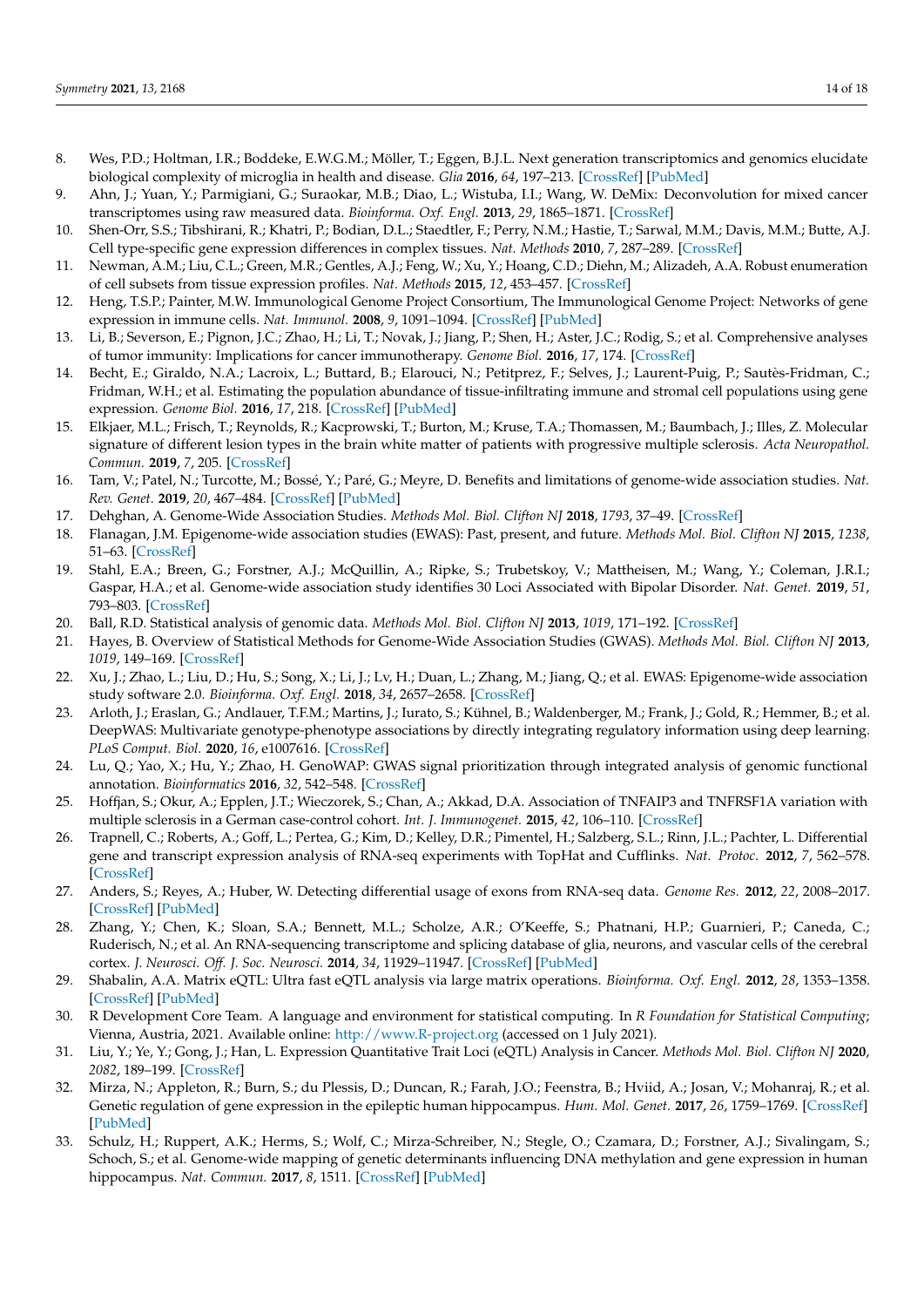- <span id="page-14-0"></span>34. Ryan, K.J.; White, C.C.; Patel, K.; Xu, J.; Olah, M.; Replogle, J.M.; Frangieh, M.; Cimpean, M.; Winn, P.; McHenry, A.; et al. A human microglia-like cellular model for assessing the effects of neurodegenerative disease gene variants. *Sci. Transl. Med.* **2017**, *9*, 421. [\[CrossRef\]](http://doi.org/10.1126/scitranslmed.aai7635) [\[PubMed\]](http://www.ncbi.nlm.nih.gov/pubmed/29263232)
- <span id="page-14-1"></span>35. Li, F.; Wan, M.; Zhang, B.; Peng, Y.; Zhou, Y.; Pi, C.; Xu, X.; Ye, L.; Zhou, X.; Zheng, L. Bivalent Histone Modifications and Development. *Curr. Stem Cell Res. Ther.* **2018**, *13*, 83–90. [\[CrossRef\]](http://doi.org/10.2174/1574888X12666170123144743)
- <span id="page-14-2"></span>36. Ciofani, M.; Madar, A.; Galan, C.; Sellars, M.; Mace, K.; Pauli, F.; Agarwal, A.; Huang, W.; Parkhurst, C.N.; Muratet, M.; et al. A validated regulatory network for Th17 cell specification. *Cell* **2012**, *151*, 289–303. [\[CrossRef\]](http://doi.org/10.1016/j.cell.2012.09.016)
- 37. Dong, C. Targeting Th17 cells in immune diseases. *Cell Res.* **2014**, *24*, 901–903. [\[CrossRef\]](http://doi.org/10.1038/cr.2014.92)
- <span id="page-14-3"></span>38. Miraldi, E.R.; Pokrovskii, M.; Watters, A.; Castro, D.M.; De Veaux, N.; Hall, J.A.; Lee, J.Y.; Ciofani, M.; Madar, A.; Carriero, N.; et al. Leveraging chromatin accessibility for transcriptional regulatory network inference in T Helper 17 Cells. *Genome Res.* **2019**, *29*, 449–463. [\[CrossRef\]](http://doi.org/10.1101/gr.238253.118)
- <span id="page-14-4"></span>39. Lu, K.T.; Kanno, Y.; Cannons, J.L.; Handon, R.; Bible, P.; Elkahloun, A.G.; Anderson, S.M.; Wei, L.; Sun, H.; O'Shea, J.J.; et al. Functional and epigenetic studies reveal multistep differentiation and plasticity of in vitro-generated and in vivo-derived follicular T helper cells. *Immunity* **2011**, *35*, 622–632. [\[CrossRef\]](http://doi.org/10.1016/j.immuni.2011.07.015)
- <span id="page-14-5"></span>40. Wheeler, M.A.; Jaronen, M.; Covacu, R.; Zandee, S.E.J.; Scalisi, G.; Rothhammer, V.; Tjon, E.C.; Chao, C.C.; Kenison, J.E.; Blain, M.; et al. Environmental Control of Astrocyte Pathogenic Activities in CNS Inflammation. *Cell* **2019**, *176*, 581–596.e18. [\[CrossRef\]](http://doi.org/10.1016/j.cell.2018.12.012)
- <span id="page-14-6"></span>41. Ginhoux, F.; Greter, M.; Leboeuf, M.; Nandi, S.; See, P.; Gokhan, S.; Mehler, M.F.; Conway, S.J.; Ng, L.G.; Stanley, E.R.; et al. Fate mapping analysis reveals that adult microglia derive from primitive macrophages. *Science* **2010**, *330*, 841–845. [\[CrossRef\]](http://doi.org/10.1126/science.1194637)
- <span id="page-14-7"></span>42. Eggen, B.J.; Raj, D.; Hanisch, U.K.; Boddeke, H.W. Microglial phenotype and adaptation. *J. Neuroimmune Pharmacol.* **2013**, *8*, 807–823. [\[CrossRef\]](http://doi.org/10.1007/s11481-013-9490-4) [\[PubMed\]](http://www.ncbi.nlm.nih.gov/pubmed/23881706)
- 43. Hanisch, U.K.; Kettenmann, H. Microglia: Active sensor and versatile effector cells in the normal and pathologic brain. *Nat. Neurosci.* **2007**, *10*, 1387–1394. [\[CrossRef\]](http://doi.org/10.1038/nn1997) [\[PubMed\]](http://www.ncbi.nlm.nih.gov/pubmed/17965659)
- <span id="page-14-8"></span>44. Ransohoff, R.M.; Cardona, A.E. The myeloid cells of the central nervous system parenchyma. *Nature* **2010**, *468*, 253–262. [\[CrossRef\]](http://doi.org/10.1038/nature09615) [\[PubMed\]](http://www.ncbi.nlm.nih.gov/pubmed/21068834)
- <span id="page-14-9"></span>45. Aloisi, F. Immune function of microglia. *Glia* **2001**, *36*, 165–179. [\[CrossRef\]](http://doi.org/10.1002/glia.1106)
- <span id="page-14-10"></span>46. Kettenmann, H.; Ransom, B.R. *Neuroglia*, 2nd ed.; Oxford University Press: New York, NY, USA, 2005.
- <span id="page-14-11"></span>47. Papageorgiou, I.E.; Fetani, A.F.; Lewen, A.; Heinemann, U.; Kann, O. Widespread activation of microglial cells in the hippocampus of chronic epileptic rats correlates only partially with neurodegeneration. *Brain Struct. Funct.* **2015**, *220*, 2423–2439. [\[CrossRef\]](http://doi.org/10.1007/s00429-014-0802-0) [\[PubMed\]](http://www.ncbi.nlm.nih.gov/pubmed/24878824)
- <span id="page-14-12"></span>48. Boche, D.; Perry, V.H.; Nicoll, J.A.R. Review: Activation patterns of microglia and their identification in the human brain. *Neuropathol. Appl. Neurobiol.* **2013**, *39*, 3–18. [\[CrossRef\]](http://doi.org/10.1111/nan.12011)
- <span id="page-14-13"></span>49. Gordon, S.; Pl ˝uddemann, A. Tissue macrophage heterogeneity: Issues and prospects. *Semin. Immunopathol.* **2013**, *35*, 533–540. [\[CrossRef\]](http://doi.org/10.1007/s00281-013-0386-4)
- <span id="page-14-14"></span>50. Gordon, S.; Plüddemann, A.; Martinez Estrada, F. Macrophage heterogeneity in tissues: Phenotypic diversity and functions. *Immunol. Rev.* **2014**, *262*, 36–55. [\[CrossRef\]](http://doi.org/10.1111/imr.12223)
- <span id="page-14-15"></span>51. Crotti, A.; Ransohoff, R.M. Microglial Physiology and Pathophysiology: Insights from Genome-wide Transcriptional Profiling. *Immunity* **2016**, *44*, 505–515. [\[CrossRef\]](http://doi.org/10.1016/j.immuni.2016.02.013)
- <span id="page-14-16"></span>52. Holtman, I.R.; Noback, M.; Bijlsma, M.; Duong, K.N.; van der Geest, M.A.; Ketelaars, P.T.; Brouwer, N.; Vainchtein, I.D.; Eggen, B.J.L.; Boddeke, H.W.G.M. Glia Open Access Database (GOAD): A comprehensive gene expression encyclopedia of glia cells in health and disease. *Glia* **2015**, *63*, 1495–1506. [\[CrossRef\]](http://doi.org/10.1002/glia.22810)
- <span id="page-14-17"></span>53. Murray, P.J.; Allen, J.E.; Biswas, S.K.; Fisher, E.A.; Gilroy, D.W.; Goerdt, S.; Gordon, S.; Hamilton, J.A.; Ivashkiv, L.B.; Lawrence, T.; et al. Macrophage activation and polarization: Nomenclature and experimental guidelines. *Immunity* **2014**, *41*, 14–20. [\[CrossRef\]](http://doi.org/10.1016/j.immuni.2014.06.008) [\[PubMed\]](http://www.ncbi.nlm.nih.gov/pubmed/25035950)
- <span id="page-14-18"></span>54. Xue, J.; Schmidt, S.V.; Sander, J.; Draffehn, A.; Krebs, W.; Quester, I.; De Nardo, D.; Gohel, T.D.; Emde, M.; Schmidleithner, L.; et al. Transcriptome-based network analysis reveals a spectrum model of human macrophage activation. *Immunity* **2014**, *40*, 274–288. [\[CrossRef\]](http://doi.org/10.1016/j.immuni.2014.01.006)
- <span id="page-14-19"></span>55. Bennett, M.L.; Bennett, F.C.; Liddelow, S.A.; Ajami, B.; Zamanian, J.L.; Fernhoff, N.B.; Mulinyawe, S.B.; Bohlen, C.J.; Adil, A.; Tucker, A.; et al. New tools for studying microglia in the mouse and human CNS. *Proc. Natl. Acad. Sci. USA* **2016**, *113*, E1738–E1746. [\[CrossRef\]](http://doi.org/10.1073/pnas.1525528113) [\[PubMed\]](http://www.ncbi.nlm.nih.gov/pubmed/26884166)
- <span id="page-14-20"></span>56. Hickman, S.E.; Kingery, N.D.; Ohsumi, T.K.; Borowsky, M.L.; Wang, L.; Means, T.K.; El Khoury, J. The microglial sensome revealed by direct RNA sequencing. *Nat. Neurosci.* **2013**, *16*, 1896–1905. [\[CrossRef\]](http://doi.org/10.1038/nn.3554)
- <span id="page-14-21"></span>57. Butovsky, O.; Jedrychowski, M.P.; Moore, C.S.; Cialic, R.; Lanser, A.J.; Gabriely, G.; Koeglsperger, T.; Dake, B.; Wu, P.M.; Doykan, C.E.; et al. Identification of a unique TGF-β-dependent molecular and functional signature in microglia. *Nat. Neurosci.* **2014**, *17*, 131–143. [\[CrossRef\]](http://doi.org/10.1038/nn.3599) [\[PubMed\]](http://www.ncbi.nlm.nih.gov/pubmed/24316888)
- <span id="page-14-22"></span>58. Gosselin, D.; Skola, D.; Coufal, N.G.; Holtman, I.R.; Schlachetzki, J.C.M.; Sajti, E.; Jaeger, B.N.; O'Connor, C.; Fitzpatrick, C.; Pasillas, M.P.; et al. An environment-dependent transcriptional network specifies human microglia identity. *Science* **2017**, *356*, 6344. [\[CrossRef\]](http://doi.org/10.1126/science.aal3222)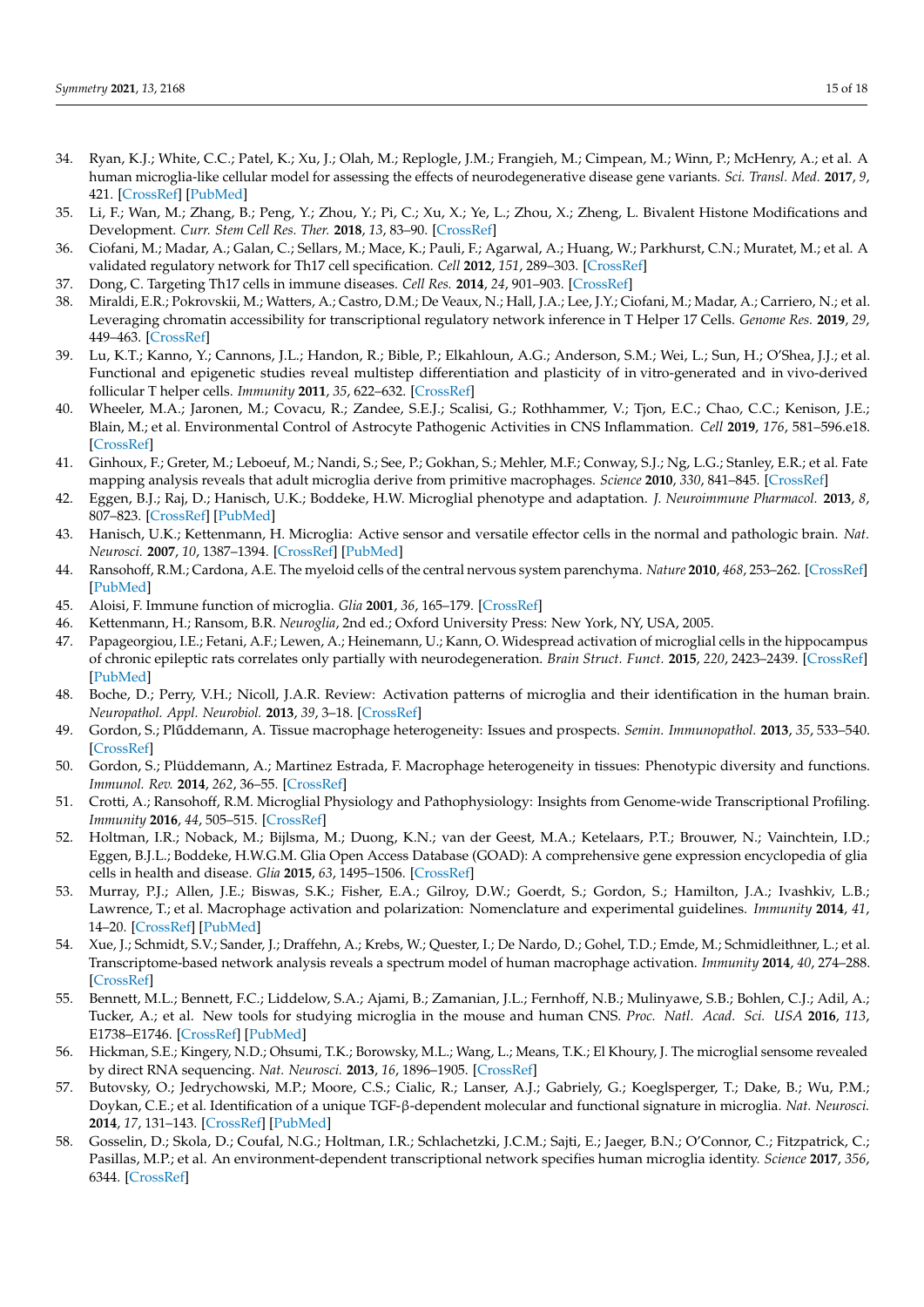- <span id="page-15-0"></span>59. Hammond, T.R.; Dufort, C.; Dissing-Olesen, L.; Giera, S.; Young, A.; Wysoker, A.; Walker, A.J.; Gergits, F.; Segel, M.; Nemesh, J.; et al. Single-Cell RNA Sequencing of Microglia throughout the Mouse Lifespan and in the Injured Brain Reveals Complex Cell-State Changes. *Immunity* **2019**, *50*, 253–271.e6. [\[CrossRef\]](http://doi.org/10.1016/j.immuni.2018.11.004)
- <span id="page-15-1"></span>60. Krasemann, S.; Madore, C.; Cialic, R.; Baufeld, C.; Calcagno, N.; El Fatimy, R.; Beckers, L.; O'Loughlin, E.; Xu, Y.; Fanek, Z.; et al. The TREM2-APOE Pathway Drives the Transcriptional Phenotype of Dysfunctional Microglia in Neurodegenerative Diseases. *Immunity* **2017**, *47*, 566–581.e9. [\[CrossRef\]](http://doi.org/10.1016/j.immuni.2017.08.008)
- <span id="page-15-2"></span>61. Holtman, I.R.; Raj, D.D.; Miller, J.A.; Schaafsma, W.; Yin, Z.; Brouwer, N.; Wes, P.D.; Möller, T.; Orre, M.; Kamphuis, W.; et al. Induction of a common microglia gene expression signature by aging and neurodegenerative conditions: A co-expression meta-analysis. *Acta Neuropathol. Commun.* **2015**, *3*, 31. [\[CrossRef\]](http://doi.org/10.1186/s40478-015-0203-5)
- <span id="page-15-3"></span>62. Song, Y.; Yang, Y.; Liu, L.; Liu, X. Association between five polymorphisms in vascular endothelial growth factor gene and urinary bladder cancer risk: A systematic review and meta-analysis involving 6671 subjects. *Gene* **2019**, *698*, 186–197. [\[CrossRef\]](http://doi.org/10.1016/j.gene.2019.02.070) [\[PubMed\]](http://www.ncbi.nlm.nih.gov/pubmed/30849545)
- <span id="page-15-4"></span>63. Xu, R.; Li, X.; Boreland, A.J.; Posyton, A.; Kwan, K.; Hart, R.P.; Jiang, P. Human iPSC-derived mature microglia retain their identity and functionally integrate in the chimeric mouse brain. *Nat. Commun.* **2020**, *11*, 1577. [\[CrossRef\]](http://doi.org/10.1038/s41467-020-15411-9) [\[PubMed\]](http://www.ncbi.nlm.nih.gov/pubmed/32221280)
- <span id="page-15-5"></span>64. Hashemifar, S.; Neyshabur, B.; Khan, A.A.; Xu, J. Predicting protein-protein interactions through sequence-based deep learning. *Bioinforma. Oxf. Engl.* **2018**, *34*, i802–i810. [\[CrossRef\]](http://doi.org/10.1093/bioinformatics/bty573) [\[PubMed\]](http://www.ncbi.nlm.nih.gov/pubmed/30423091)
- <span id="page-15-6"></span>65. Huang, Y.A.; You, Z.H.; Chen, X.; Chan, K.; Luo, X. Sequence-based prediction of protein-protein interactions using weighted sparse representation model combined with global encoding. *BMC Bioinform.* **2016**, *17*, 184. [\[CrossRef\]](http://doi.org/10.1186/s12859-016-1035-4)
- 66. Miskei, M.; Horvath, A.; Vendruscolo, M.; Fuxreiter, M. Sequence-Based Prediction of Fuzzy Protein Interactions. *J. Mol. Biol.* **2020**, *432*, 2289–2303. [\[CrossRef\]](http://doi.org/10.1016/j.jmb.2020.02.017)
- 67. Shen, J.; Zhang, J.; Luo, X.; Zhu, W.; Yu, K.; Chen, K.; Li, Y.; Jiang, H. Predicting protein-protein interactions based only on sequences information. *Proc. Natl. Acad. Sci. USA* **2007**, *104*, 4337–4341. [\[CrossRef\]](http://doi.org/10.1073/pnas.0607879104)
- 68. Yu, J.; Guo, M.; Needham, C.J.; Huang, Y.; Cai, L.; Westhead, D.R. Simple sequence-based kernels do not predict protein-protein interactions. *Bioinforma. Oxf. Engl.* **2010**, *26*, 2610–2614. [\[CrossRef\]](http://doi.org/10.1093/bioinformatics/btq483) [\[PubMed\]](http://www.ncbi.nlm.nih.gov/pubmed/20801913)
- <span id="page-15-7"></span>69. Debès, C.; Wang, M.; Caetano-Anollés, G.; Gräter, F. Evolutionary optimization of protein folding. *PLoS Comput. Biol.* **2013**, *9*, e1002861. [\[CrossRef\]](http://doi.org/10.1371/journal.pcbi.1002861)
- <span id="page-15-8"></span>70. Mecca, C.; Giambanco, I.; Donato, R.; Arcuri, C. Microglia and Aging: The Role of the TREM2-DAP12 and CX3CL1-CX3CR1 Axes. *Int. J. Mol. Sci.* **2018**, *19*, 318. [\[CrossRef\]](http://doi.org/10.3390/ijms19010318)
- <span id="page-15-9"></span>71. Pocock, J.M.; Kettenmann, H. Neurotransmitter receptors on microglia. *Trends Neurosci.* **2007**, *30*, 527–535. [\[CrossRef\]](http://doi.org/10.1016/j.tins.2007.07.007)
- <span id="page-15-10"></span>72. Paolicelli, R.C.; Bolasco, G.; Pagani, F.; Maggi, L.; Scianni, M.; Panzanelli, P.; Giustetto, M.; Ferreira, T.A.; Guiducci, E.; Dumas, L.; et al. Synaptic pruning by microglia is necessary for normal brain development. *Science* **2011**, *333*, 1456–1458. [\[CrossRef\]](http://doi.org/10.1126/science.1202529)
- <span id="page-15-11"></span>73. Zhan, Y.; Paolicelli, R.C.; Sforazzini, F.; Weinhard, L.; Bolasco, G.; Pagani, F.; Vyssotski, A.L.; Bifone, A.; Gozzi, A.; Ragozzino, D.; et al. Deficient neuron-microglia signaling results in impaired functional brain connectivity and social behavior. *Nat. Neurosci.* **2014**, *17*, 400–406. [\[CrossRef\]](http://doi.org/10.1038/nn.3641)
- <span id="page-15-12"></span>74. Felger, J.C.; Lotrich, F.E. Inflammatory cytokines in depression: Neurobiological mechanisms and therapeutic implications. *Neuroscience* **2013**, *246*, 199–229. [\[CrossRef\]](http://doi.org/10.1016/j.neuroscience.2013.04.060) [\[PubMed\]](http://www.ncbi.nlm.nih.gov/pubmed/23644052)
- <span id="page-15-13"></span>75. Kranjc, M.K.; Novak, M.; Pestell, R.G.; Lah, T.T. Cytokine CCL5 and receptor CCR5 axis in glioblastoma multiforme. *Radiol. Oncol.* **2019**, *53*, 397–406. [\[CrossRef\]](http://doi.org/10.2478/raon-2019-0057)
- <span id="page-15-14"></span>76. Chen, L.; Li, L.; Zhou, C.; Chen, X.; Cao, Y. Adenosine A2A receptor activation reduces brain metastasis via SDF-1/CXCR4 axis and protecting blood-brain barrier. *Mol. Carcinog.* **2020**, *59*, 390–398. [\[CrossRef\]](http://doi.org/10.1002/mc.23161)
- <span id="page-15-15"></span>77. Pranzatelli, M.R. Advances in Biomarker-Guided Therapy for Pediatric- and Adult-Onset Neuroinflammatory Disorders: Targeting Chemokines/Cytokines. *Front. Immunol.* **2018**, *9*, 557. [\[CrossRef\]](http://doi.org/10.3389/fimmu.2018.00557) [\[PubMed\]](http://www.ncbi.nlm.nih.gov/pubmed/29670611)
- <span id="page-15-16"></span>78. Ransohoff, R.M.; Schafer, D.; Vincent, A.; Blachère, N.E.; Bar-Or, A. Neuroinflammation: Ways in Which the Immune System Affects the Brain. *Neurother. J. Am. Soc. Exp. Neurother.* **2015**, *12*, 896–909. [\[CrossRef\]](http://doi.org/10.1007/s13311-015-0385-3) [\[PubMed\]](http://www.ncbi.nlm.nih.gov/pubmed/26306439)
- <span id="page-15-17"></span>79. Wei, L.; Zou, Q.; Liao, M.; Lu, H.; Zhao, Y. A novel machine learning method for cytokine-receptor interaction prediction. *Comb. Chem. High Throughput Screen.* **2016**, *19*, 144–152. [\[CrossRef\]](http://doi.org/10.2174/1386207319666151110122621)
- <span id="page-15-18"></span>80. Nath, A.; Leier, A. Improved cytokine-receptor interaction prediction by exploiting the negative sample space. *BMC Bioinform.* **2020**, *21*, 493. [\[CrossRef\]](http://doi.org/10.1186/s12859-020-03835-5)
- <span id="page-15-19"></span>81. Liu, T.; Shi, K.; Li, W. Deep learning methods improve linear B-cell epitope prediction. *BioData Min.* **2020**, *13*, 1. [\[CrossRef\]](http://doi.org/10.1186/s13040-020-00211-0) [\[PubMed\]](http://www.ncbi.nlm.nih.gov/pubmed/32699555)
- <span id="page-15-20"></span>82. Rammensee, H.G.; Bachmann, J.; Emmerich, N.P.N.; Bachor, O.A.; Stevanović, S. SYFPEITHI: Database for MHC ligands and peptide motifs. *Immunogenetics* **1999**, *50*, 213–219. [\[CrossRef\]](http://doi.org/10.1007/s002510050595)
- <span id="page-15-21"></span>83. Chen, B.; Khodadoust, M.S.; Olsson, N.; Wagar, L.E.; Fast, E.; Liu, C.L.; Muftuoglu, Y.; Sworder, B.J.; Diehn, M.; Levy, R.; et al. Predicting HLA class II antigen presentation through integrated deep learning. *Nat. Biotechnol.* **2019**, *37*, 1332–1343. [\[CrossRef\]](http://doi.org/10.1038/s41587-019-0280-2)
- <span id="page-15-22"></span>84. Potocnakova, L.; Bhide, M.; Pulzova, L.B. An Introduction to B-Cell Epitope Mapping and In Silico Epitope Prediction. *J. Immunol. Res.* **2016**, *2016*, 6760830. [\[CrossRef\]](http://doi.org/10.1155/2016/6760830)
- 85. Raoufi, E.; Hemmati, M.; Eftekhari, S.; Khaksaran, K.; Mahmodi, Z.; Farajollahi, M.M.; Mohsenzadegan, M. Epitope Prediction by Novel Immunoinformatics Approach: A State-of-the-art Review. *Int. J. Pept. Res. Ther.* **2020**, *26*, 1155–1163. [\[CrossRef\]](http://doi.org/10.1007/s10989-019-09918-z) [\[PubMed\]](http://www.ncbi.nlm.nih.gov/pubmed/32435171)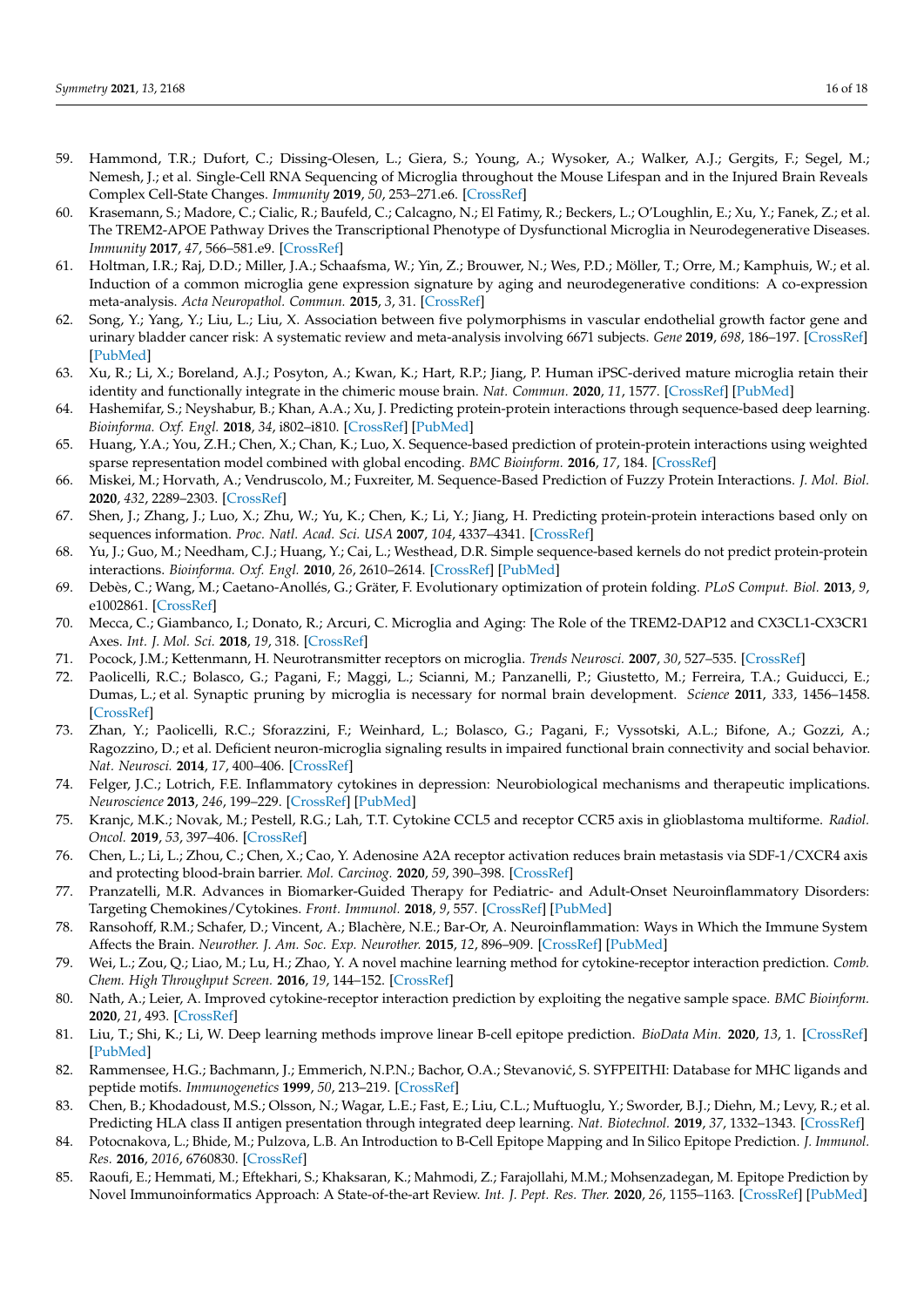- <span id="page-16-0"></span>86. Teraguchi, S.; Saputri, D.S.; Llamas-Covarrubias, M.A.; Davila, A.; Diez, D.; Nazlica, S.A.; Rozewicki, J.; Ismanto, H.S.; Wilamowski, J.; Xie, J.; et al. Methods for sequence and structural analysis of B and T cell receptor repertoires. *Comput. Struct. Biotechnol. J.* **2020**, *18*, 2000–2011. [\[CrossRef\]](http://doi.org/10.1016/j.csbj.2020.07.008) [\[PubMed\]](http://www.ncbi.nlm.nih.gov/pubmed/32802272)
- <span id="page-16-1"></span>87. Kawakubo, H.; Matsui, Y.; Kushima, I.; Ozaki, N.; Shimamura, T. A network of networks approach for modeling interconnected brain tissue-specific networks. *Bioinforma. Oxf. Engl.* **2019**, *35*, 3092–3101. [\[CrossRef\]](http://doi.org/10.1093/bioinformatics/btz032) [\[PubMed\]](http://www.ncbi.nlm.nih.gov/pubmed/30649245)
- <span id="page-16-2"></span>88. Nakae, K.; Ikegaya, Y.; Ishikawa, T.; Oba, S.; Urakubo, H.; Koyama, M.; Ishii, S. A statistical method of identifying interactions in neuron-glia systems based on functional multicell Ca2+ imaging. *PLoS Comput. Biol.* **2014**, *10*, e1003949. [\[CrossRef\]](http://doi.org/10.1371/journal.pcbi.1003949)
- <span id="page-16-3"></span>89. Garaschuk, O.; Verkhratsky, A. Physiology of Microglia. *Methods Mol. Biol. Clifton NJ* **2019**, *2034*, 27–40. [\[CrossRef\]](http://doi.org/10.1007/978-1-4939-9658-2_3)
- <span id="page-16-4"></span>90. Kettenmann, H.; Hanisch, U.K.; Noda, M.; Verkhratsky, A. Physiology of microglia. *Physiol. Rev.* **2011**, *91*, 461–553. [\[CrossRef\]](http://doi.org/10.1152/physrev.00011.2010) [\[PubMed\]](http://www.ncbi.nlm.nih.gov/pubmed/21527731)
- <span id="page-16-5"></span>91. Cheng, H.; Tong, S.; Deng, X.; Li, J.; Qiu, P.; Wang, K. In vivo deep-brain imaging of microglia enabled by three-photon fluorescence microscopy. *Opt. Lett.* **2020**, *45*, 5271–5274. [\[CrossRef\]](http://doi.org/10.1364/OL.408329) [\[PubMed\]](http://www.ncbi.nlm.nih.gov/pubmed/32932509)
- 92. Füger, P.; Hefendehl, J.K.; Veeraraghavalu, K.; Wendeln, A.C.; Schlosser, C.; Obermüller, U.; Wegenast-Braun, B.M.; Neher, J.J.; Martus, P.; Kohsaka, S.; et al. Microglia turnover with aging and in an Alzheimer's model via long-term in vivo single-cell imaging. *Nat. Neurosci.* **2017**, *20*, 1371–1376. [\[CrossRef\]](http://doi.org/10.1038/nn.4631)
- <span id="page-16-6"></span>93. Nimmerjahn, A.; Kirchhoff, F.; Helmchen, F. Resting microglial cells are highly dynamic surveillants of brain parenchyma in vivo. *Science* **2005**, *308*, 1314–1318. [\[CrossRef\]](http://doi.org/10.1126/science.1110647)
- <span id="page-16-7"></span>94. Aibar, S.; González-Blas, C.B.; Moerman, T.; Huynh-Thu, V.A.; Imrichova, H.; Hulselmans, G.; Rambow, F.; Marine, J.C.; Geurts, P.; Aerts, J.; et al. SCENIC: Single-cell regulatory network inference and clustering. *Nat. Methods* **2017**, *14*, 1083–1086. [\[CrossRef\]](http://doi.org/10.1038/nmeth.4463) [\[PubMed\]](http://www.ncbi.nlm.nih.gov/pubmed/28991892)
- <span id="page-16-8"></span>95. Sinha, S.; Jones, B.M.; Traniello, I.M.; Bukhari, S.A.; Halfon, M.S.; Hofmann, H.A.; Huang, S.; Katz, P.S.; Keagy, J.; Lynch, V.J.; et al. Behavior-related gene regulatory networks: A new level of organization in the brain. *Proc. Natl. Acad. Sci. USA* **2020**, *117*, 23270–23279. [\[CrossRef\]](http://doi.org/10.1073/pnas.1921625117)
- <span id="page-16-9"></span>96. Haure-Mirande, J.V.; Audrain, M.; Fanutza, T.; Kim, S.H.; Klein, W.L.; Glabe, C.; Readhead, B.; Dudley, J.T.; Blitzer, R.D.; Wang, M.; et al. Deficiency of TYROBP, an adapter protein for TREM2 and CR3 receptors, is neuroprotective in a mouse model of early Alzheimer's pathology. *Acta Neuropathol.* **2017**, *134*, 769–788. [\[CrossRef\]](http://doi.org/10.1007/s00401-017-1737-3) [\[PubMed\]](http://www.ncbi.nlm.nih.gov/pubmed/28612290)
- <span id="page-16-10"></span>97. Haure-Mirande, J.V.; Wang, M.; Audrain, M.; Fanutza, T.; Kim, S.H.; Heja, S.; Readhead, B.; Dudley, J.T.; Blitzer, R.D.; Schadt, E.E.; et al. Integrative approach to sporadic Alzheimer's disease: Deficiency of TYROBP in cerebral Aβ amyloidosis mouse normalizes clinical phenotype and complement subnetwork molecular pathology without reducing Aβ burden. *Mol. Psychiatry* **2019**, *24*, 431–446. [\[CrossRef\]](http://doi.org/10.1038/s41380-018-0255-6)
- <span id="page-16-11"></span>98. Barisoni, L.; Lafata, K.J.; Hewitt, S.M.; Madabhushi, A.; Balis, U.G.J. Digital pathology and computational image analysis in nephropathology. *Nat. Rev. Nephrol.* **2020**, *16*, 669–685. [\[CrossRef\]](http://doi.org/10.1038/s41581-020-0321-6) [\[PubMed\]](http://www.ncbi.nlm.nih.gov/pubmed/32848206)
- 99. Madabhushi, A.; Lee, G. Image analysis and machine learning in digital pathology: Challenges and opportunities. *Med. Image Anal.* **2016**, *33*, 170–175. [\[CrossRef\]](http://doi.org/10.1016/j.media.2016.06.037)
- 100. Niazi, M.K.K.; Parwani, A.V.; Gurcan, M.N. Digital pathology and artificial intelligence. *Lancet Oncol.* **2019**, *20*, e253–e261. [\[CrossRef\]](http://doi.org/10.1016/S1470-2045(19)30154-8)
- <span id="page-16-12"></span>101. Tizhoosh, H.R.; Pantanowitz, L. Artificial Intelligence and Digital Pathology: Challenges and Opportunities. *J. Pathol. Inform.* **2018**, *9*, 38. [\[CrossRef\]](http://doi.org/10.4103/jpi.jpi_53_18)
- <span id="page-16-13"></span>102. Kan, A. Machine learning applications in cell image analysis. *Immunol. Cell Biol.* **2017**, *95*, 525–530. [\[CrossRef\]](http://doi.org/10.1038/icb.2017.16)
- <span id="page-16-14"></span>103. Kutlu, H.; Avci, E.; Özyurt, F. White blood cells detection and classification based on regional convolutional neural networks. *Med. Hypotheses* **2020**, *135*, 109472. [\[CrossRef\]](http://doi.org/10.1016/j.mehy.2019.109472)
- <span id="page-16-15"></span>104. Howard, C.V.; Reed, M.G. *Unbiased Stereology: Three-Dimensional Measurement in Microscopy*; Garland Science/BIOS Scientific Publishers: Oxon, UK, 2005.
- <span id="page-16-16"></span>105. Valous, N.A.; Lahrmann, B.; Zhou, W.; Veltkamp, R.; Grabe, N. Multistage histopathological image segmentation of Iba1-stained murine microglias in a focal ischemia model: Methodological workflow and expert validation. *J. Neurosci. Methods.* **2013**, *213*, 250–262. [\[CrossRef\]](http://doi.org/10.1016/j.jneumeth.2012.12.017)
- <span id="page-16-17"></span>106. Karperien, A.L.; Jelinek, H.F. Fractal, multifractal, and lacunarity analysis of microglia in tissue engineering. *Front. Bioeng. Biotechnol.* **2015**, *3*, 51. [\[CrossRef\]](http://doi.org/10.3389/fbioe.2015.00051)
- <span id="page-16-18"></span>107. Karperien, A.; Ahammer, H.; Jelinek, H. Quantitating the subtleties of microglial morphology with fractal analysis. *Front. Cell. Neurosci.* **2013**, *7*, 3. [\[CrossRef\]](http://doi.org/10.3389/fncel.2013.00003)
- <span id="page-16-19"></span>108. Ding, Y.; Pardon, M.C.; Agostini, A.; Faas, H.; Duan, J.; Ward, W.O.C.; Easton, F.; Auer, D.; Bai, L. Novel Methods for Microglia Segmentation, Feature Extraction, and Classification. *IEEE ACM Trans. Comput. Biol. Bioinform.* **2017**, *14*, 1366–1377. [\[CrossRef\]](http://doi.org/10.1109/TCBB.2016.2591520)
- <span id="page-16-20"></span>109. Kongsui, R.; Johnson, S.J.; Graham, B.A.; Nilsson, M.; Walker, F.R. A combined cumulative threshold spectra and digital reconstruction analysis reveal structural alterations of microglia within the prefrontal cortex following low-dose LPS administration. *Neuroscience* **2015**, *310*, 629–640. [\[CrossRef\]](http://doi.org/10.1016/j.neuroscience.2015.09.061) [\[PubMed\]](http://www.ncbi.nlm.nih.gov/pubmed/26440295)
- <span id="page-16-21"></span>110. Liu, M.; Ylanko, J.; Weekman, E.; Beckett, T.; Andrews, D.; McLaurin, J. Utilizing supervised machine learning to identify microglia and astrocytes in situ: Implications for large-scale image analysis and quantification. *J. Neurosci. Methods.* **2019**, *328*, 108424. [\[CrossRef\]](http://doi.org/10.1016/j.jneumeth.2019.108424) [\[PubMed\]](http://www.ncbi.nlm.nih.gov/pubmed/31494186)